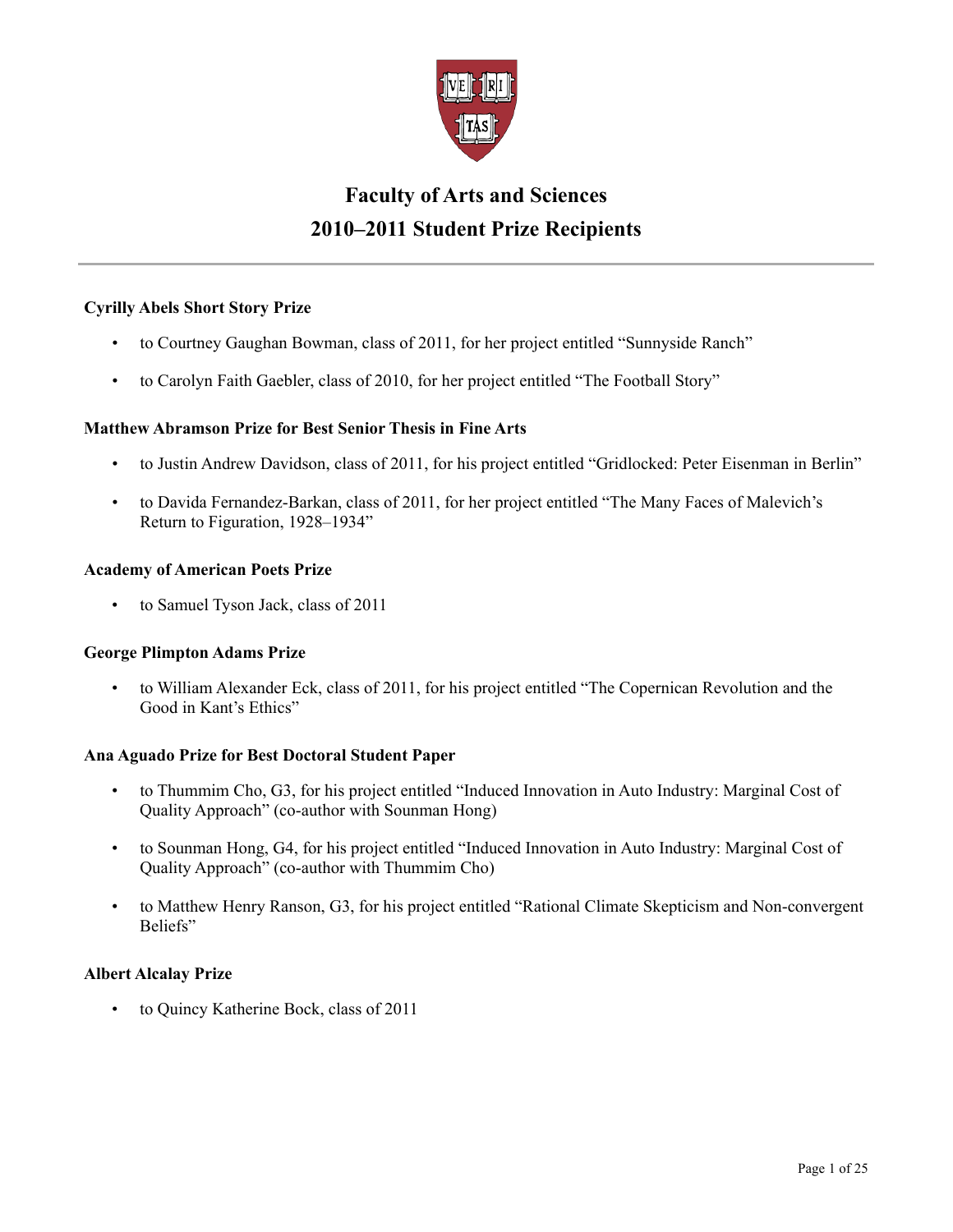# **Herb Alexander Award**

• to Jonathan Peiyu Wang, class of 2011, a prize of \$500

# **Richard Glover Ames and Henry Russell Ames Award**

- to Johan Sung Cho Hong, class of 2011
- to Anna Malka Kamerow, class of 2011

# **Rudolf Arnheim Prize**

• to Katherine Marie Tygielski, class of 2011

# **William Harris Arnold and Gertrude Weld Arnold Prize**

• to Cassandra Maria Nelson, G2, for her project entitled "Of Farrago & Fadaises: Hester Thrale's *New Common Place Book*"

# **Santo J. Aurelio Prize**

• to Ingeborg Hagner Burgess, A.L.B. '11, a prize of \$2,000

# **Joseph L. Barrett Award**

• to David Benjamin Gootenberg, class of 2011

# **Bechtel Prize in Philosophy**

• to Patricio Andres Fernandez Ugarte, G8, for his project entitled "Why Not Act?"

# **Helen Choate Bell Prize**

• to Adam Lewis Palay, class of 2011, for his project entitled "Learning to See in a Time of War"

# **Bernhard Blume First-Year Graduate Award**

• to Seth Edward Lafond Peabody, G2

# **Bernhard Blume Second-Year Graduate Award**

• to Jillian Marie DeMair, G4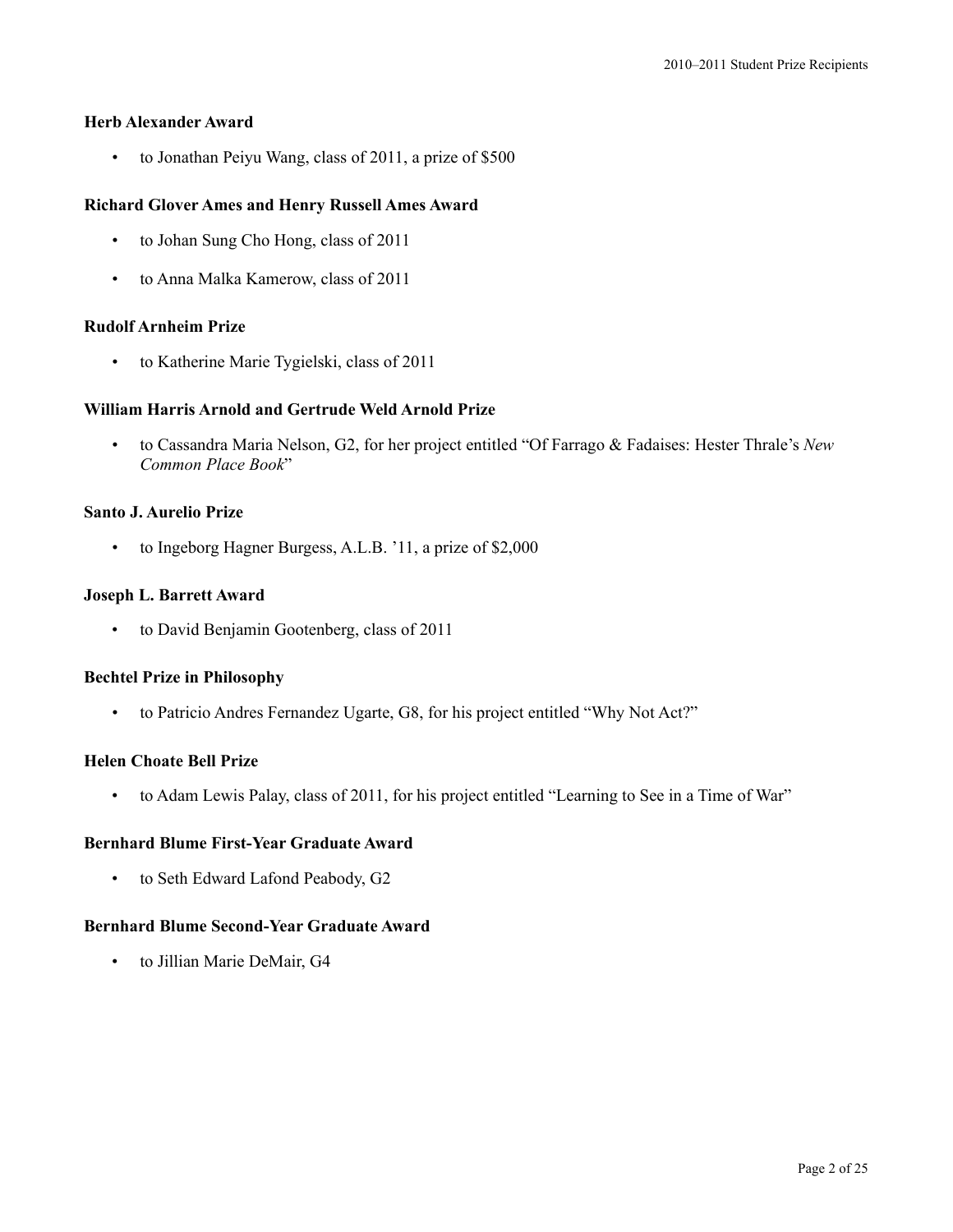## **Bernhard Blume Undergraduate Award**

• to Preston Scott Copeland, class of 2011

# **"The Bohemians" (New York Musicians Club) Prize in Composition**

• to Edgar Arturo Barroso Merino, G4, a prize of \$3,335.71 for his project entitled "Lunfarda"

## **Derek C. Bok Award for Excellence in Graduate Student Teaching of Undergraduates**

- to Katherine Coffman, G4, a prize of \$1,000
- to Rowan William Dorin, G4, a prize of \$1,000
- to Jennifer Hsin-i Hou, G5, a prize of \$1,000
- to Jack W. Huizenga, G4, a prize of \$1,000
- to Viktoriia Liublinska, G4, a prize of \$1,000

# **Derek Bok Public Service Prize**

to Miranda Vitello, A.L.M. '11, a prize of \$1,000

#### **Arthur L. Boland Prize**

• to Yunsoo Ann Kim, class of 2011

#### **Francis Boott Prize**

• to Ian Hayes Power, G2, a prize of \$250 for his project entitled "Love Story -------<3"

#### **Boston Ruskin Club Prize**

• to Daniel Benjamin Williams, G2, for his project entitled "The Skein of Being: Order and Evolution in Hopkins"

## **Bowdoin Prize for Graduate Essays in the English Language**

• to Suparna Roychoudhury, G7, a prize of \$10,000 for her project entitled "Melancholy, Ecstasy, Phantasma: The Pathologies of Shakespeare's *Macbeth*"

#### **Bowdoin Prize for Graduate Composition in Greek**

• to Thomas John Keeline, G2, a prize of \$5,000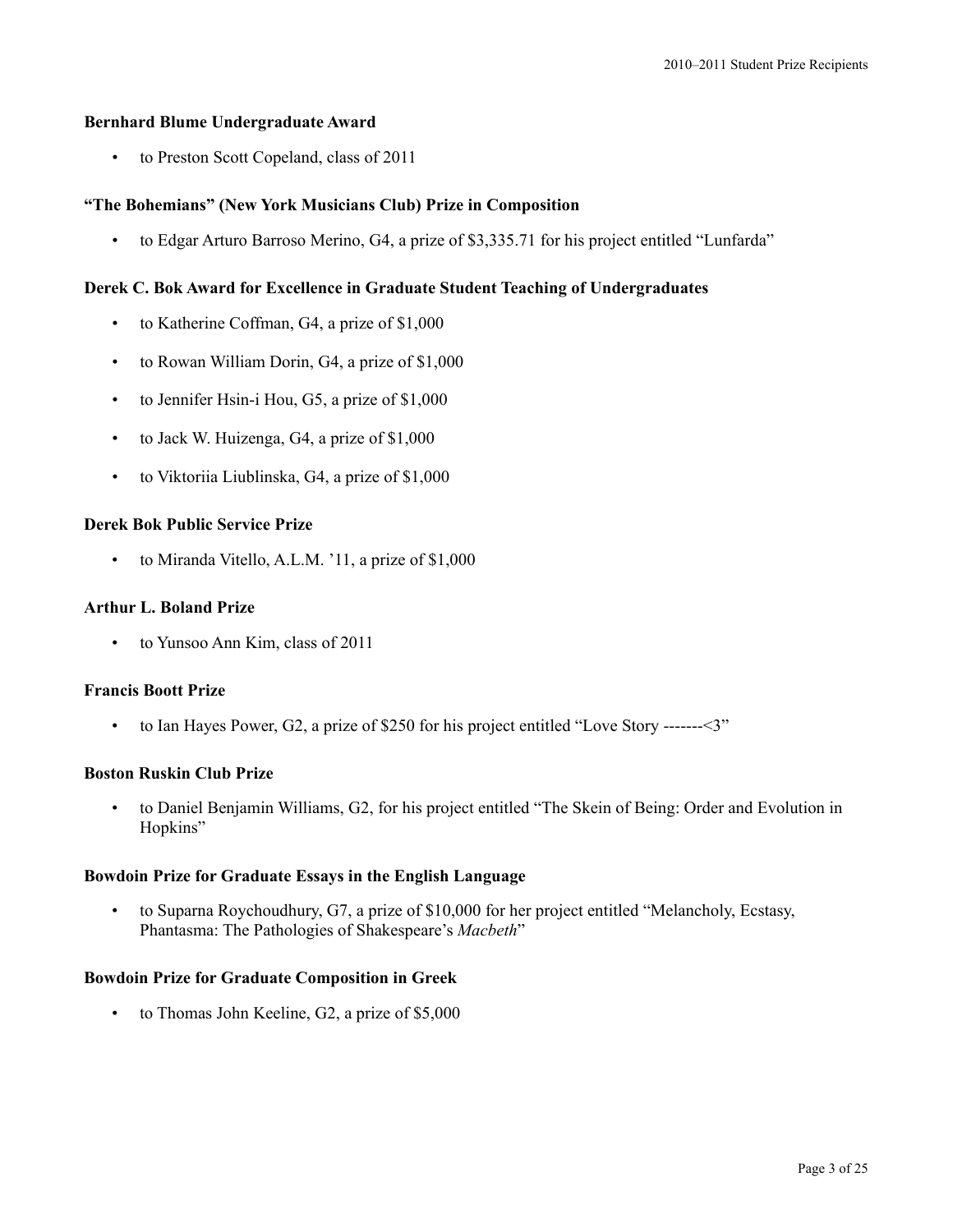#### **Bowdoin Prize for Graduate Composition in Latin**

- to Thomas John Keeline, G2, a prize of \$2,500
- to Julia C. Scarborough, G3, a prize of \$2,500

## **Bowdoin Prize for Graduate Essay in the Natural Sciences**

• to Benjamin E. Wolfe, Ph.D. '11, a prize of \$10,000 for his project entitled "Letting go of old habits to make new friends: Evolutionary origins of mushroom mutualisms in Amanita"

#### **Bowdoin Prize for Undergraduate Essays in the English Language**

• to Adam Lewis Palay, class of 2011, a prize of \$10,000 for his project entitled "Bringing the Whole Soul of Man into Activity: Coleridge, Davy, and the Poetry of Materialism"

#### **Bowdoin Prize for Undergraduate Translation into Greek**

• to Michael K. Velchik, class of 2012, a prize of \$2,500 for his project entitled "Aristotle's *Of War and Peace and Bad Weather*: Thoughts on Hobbesian Political Philosophy"

#### **Bowdoin Prize for Undergraduate Translation into Latin**

• to Michael Cowett, class of 2013, a prize of \$2,500

#### **Francis Bowen Prize**

• to Michael Edward Kenneally, G5, for his project entitled "Two Kinds of Wrongs and the Right to Exclude"

## **Boylston Prizes for Elocution**

- to Matthew Albert Aucoin, class of 2012
- to Oliver Dana Strand, class of 2011

#### **Le Baron Russell Briggs Commencement Prize**

• to Kathleen Joy Coulson, class of 2011, a prize of \$1,000

#### **Le Baron Russell Briggs Fiction Prize**

• to Alice Esther Minakshi Underwood, class of 2011, for her project entitled "Skin Papered On"

#### **Francis H. Burr, 1909, Fund**

- to Katherine Anne Mills, class of 2011
- to Baltazar Antonio Zavala, class of 2011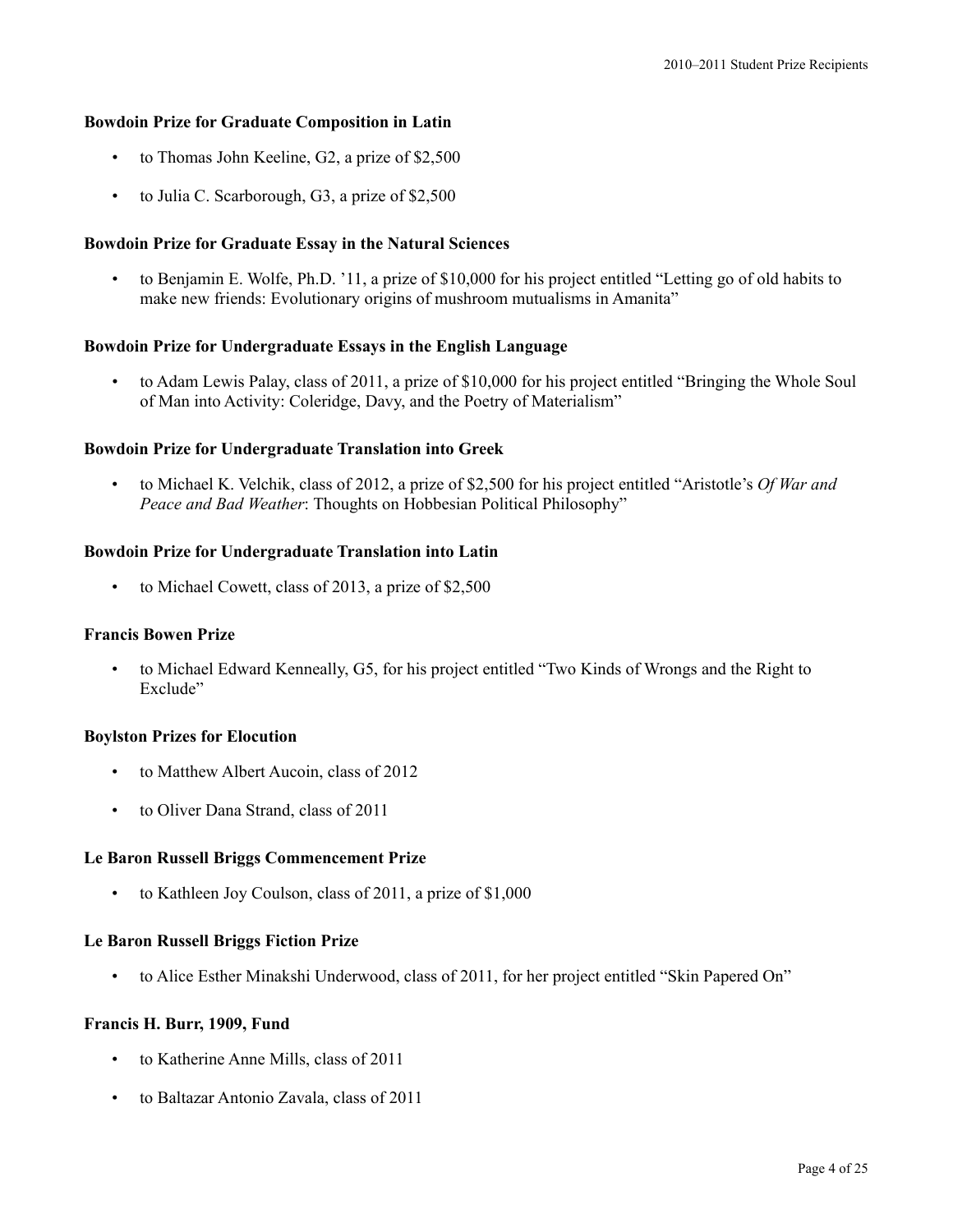## **Emily and Charles Carrier Prize**

• to Kristi Ann Olson, Ph.D. '10, for her project entitled "Justice, Unequal Talents, and the Market"

# **Edward M. Chase Prize**

• to Heidi Ann Brockmann, Ph.D. '11, a prize of \$5,000 for her project entitled "The Budget Paradox: Simultaneous Stability and Volatility in the Army's Budget"

## **David Taggart Clark Prize for the Undergraduate Latin Commencement Oration**

• to Charles C. Bridge, class of 2011, a prize of \$1,000

#### **John Clive Prize**

• to Michael Ari Yashinsky, class of 2011

## **Colton Award**

• to Maia Usui, class of 2011, a prize of \$500 for her project entitled "From the World's Fair to *The Scream*: The Fin-de-Siecle Individual between Consumerism and Modernism in Paris, Berlin, and Tokyo"

## **James Bryant Conant Prize**

- to Madeleine Elizabeth Ballard, class of 2011, a prize of \$200 for her project entitled "The Sun Compass"
- to Quincy Katherine Bock, class of 2011, a prize of \$750 for her project entitled 'Decoding Photography 51"
- to Shana Miriam Caro, class of 2011, a prize of \$200 for her project entitled "The Sun Compass"
- to Laura Brett Harshbarger, class of 2012, a prize of \$200 for her project entitled "The Sun Compass"
- to Tess Margaret Hellgren, class of 2011, for her project entitled "Explaining Underweight BMI and Body Dissatisfaction among Young Korean Women"
- to Anna Malka Kamerow, class of 2011, a prize of \$200 for her project entitled "The Sun Compass"
- to Christopher Prescott Olsen, class of 2012, a prize of \$200 for his project entitled "The Sun Compass"

#### **Coolidge Debating Prizes**

- to Coulter P. King, class of 2013, a prize of \$3,000
- to Alexander Loomis, class of 2012, a prize of \$3,000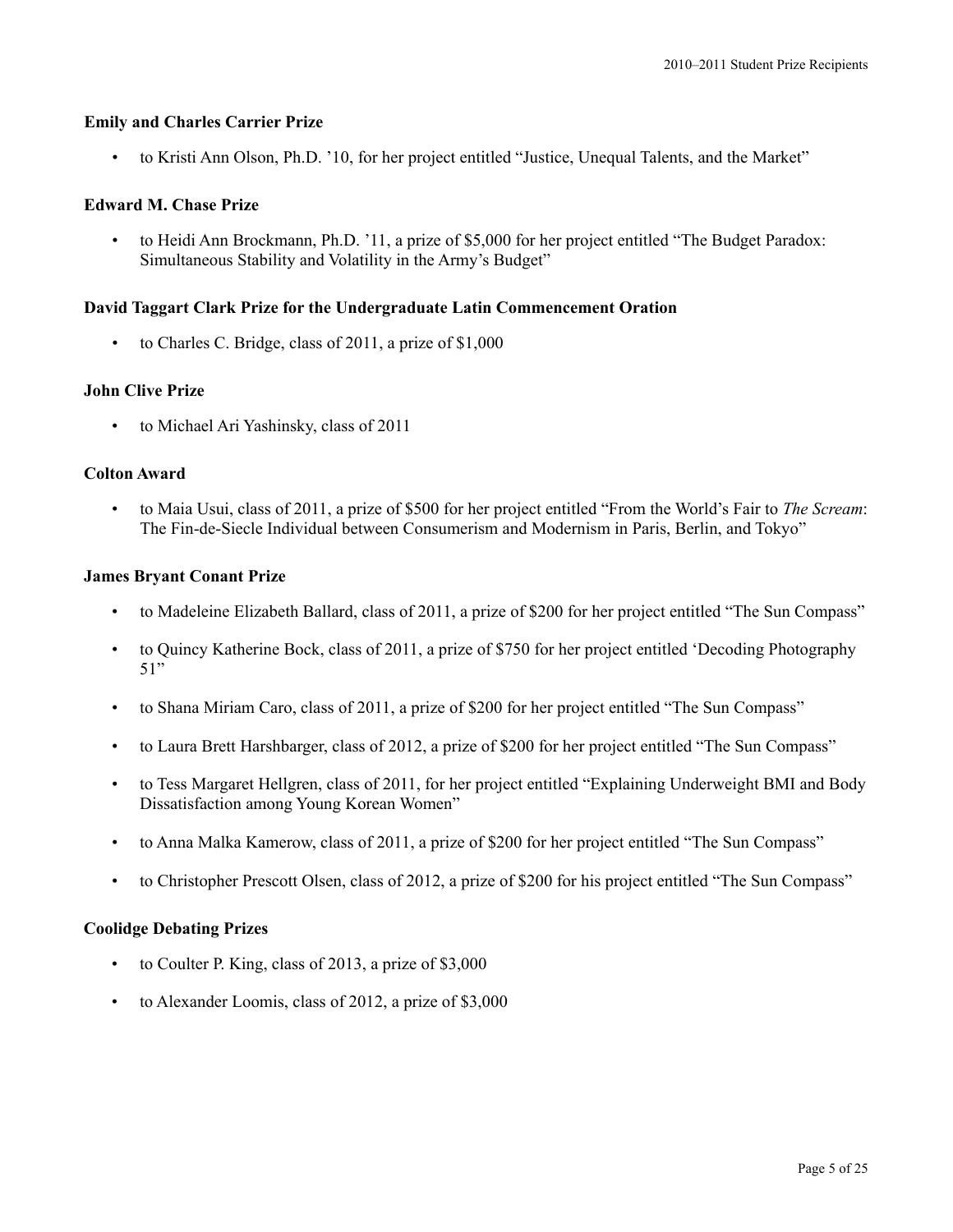# **Council Prize in Visual Arts**

- to Julia Ann Frances Rooney, class of 2011
- to Katherine Marie Tygielski, class of 2011

# **Annamae and Allan R. Crite Prize**

to Stephen K. Chan, A.L.M. '11, a prize of \$1,000

# **Edward Chandler Cumming Prize**

• to Meghan McCartin Wareham, class of 2011

# **Eugene R. Cummings Senior Thesis Prize in LGBT Studies**

• to Natalia Maria Renta, class of 2011

# **Louis Curtis Prize**

• to Kyle Benjamin Ralston, class of 2011

# **David Rockefeller Center for Latin American Studies Thesis Prize in History and Literature**

• to Marina Sofia Magloire, class of 2011

# **James A. Davis Prize**

• to Lauren Sophie Brown, class of 2011, for her project entitled "The Presentation of Self in Digital Life"

# **Dean's Prize for Outstanding A.L.M. Thesis**

- to Robert Michael Casale, A.L.M. '11, a prize of \$1,000 for his project entitled "Constitutionalizing Actual Innocence as a Due Process Right"
- to John Powell Chambers, A.L.M. '11, a prize of \$1,000 for his project entitled "Releasing the Imagination in a Prosaic World: The Modernist Technique of Linguistic Abstraction in Wallace Stevens' *Harmonium*"
- to Andrew Frederick Kelner, A.L.M. '11, a prize of \$1,000 for his project entitled "The Clinical Accuracy of the Anti-Cyclic Citrullinated Peptide and Rheumatoid Factor Biomarkers in the Diagnosis of Rheumatoid Arthritis"
- to Jane Musselman Mason, A.L.M. '11, a prize of \$1,000 for her project entitled "Rising Dependence on Social Media and Implications for Membership at Art Museums in the United States"
- to Pedro Ivo Odon, A.L.M. '11, a prize of \$1,000 for his project entitled "A Study of International Standards in Primary School Mathematics Education"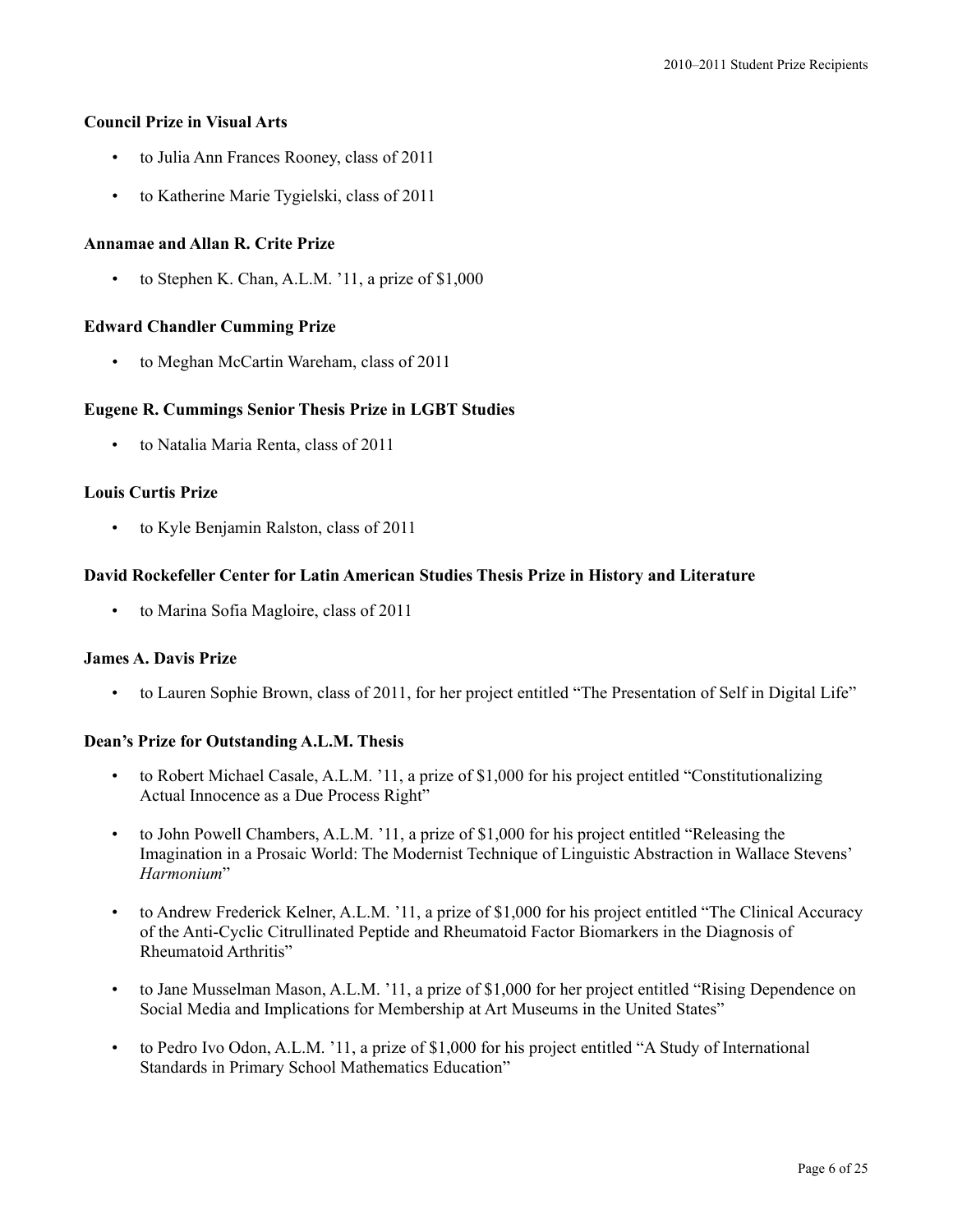- to Elissavet Angeliki Psilou, A.L.M. '11, a prize of \$1,000 for her project entitled "Incentives for Effective Employee Engagement in Corporate Sustainability"
- to Kaustubh Sharma, A.L.M. '11, a prize of \$500 for his project entitled "Using MATLAB to Test Portfolio Optimization Strategies"
- to Alexander Speredelozzi, A.L.M. '11, a prize of \$1,000
- to Peter Thielen, A.L.M. '11, a prize of \$1,000
- to Willem Vanessendelft, A.L.M. '11, a prize of \$1,000
- to Michael Tracey Zellmann, A.L.M. '11, a prize of \$500

# **David Herbert Donald Prize**

• to Priscilla MacKenzie Bok, class of 2011, a prize of \$500 for her project entitled "'Does life need to be redeemed?' The Religious Origins of Rawls's Liberalism"

# **Louise Donovan Award**

• to Elizabeth Jordan Krane, class of 2011

## **Robert E. Dressler Traveling Grant**

• to Nikita Natesan Jambulingam, class of 2013

#### **W. E. B. Du Bois Award**

• to Hana Kamal Ali, class of 2011

# **John Dunlop Undergraduate Thesis Prize in Business and Government**

• to Jackson Stewart Salovaara, class of 2011, for his project entitled "Coal to Natural Gas Fuel Switching and CO2 Emissions Reduction"

# **Dunster House Fiftieth Anniversary Prize**

- to Alana Jaquet Biden, class of 2011
- to Matthew Smith Miller, class of 2011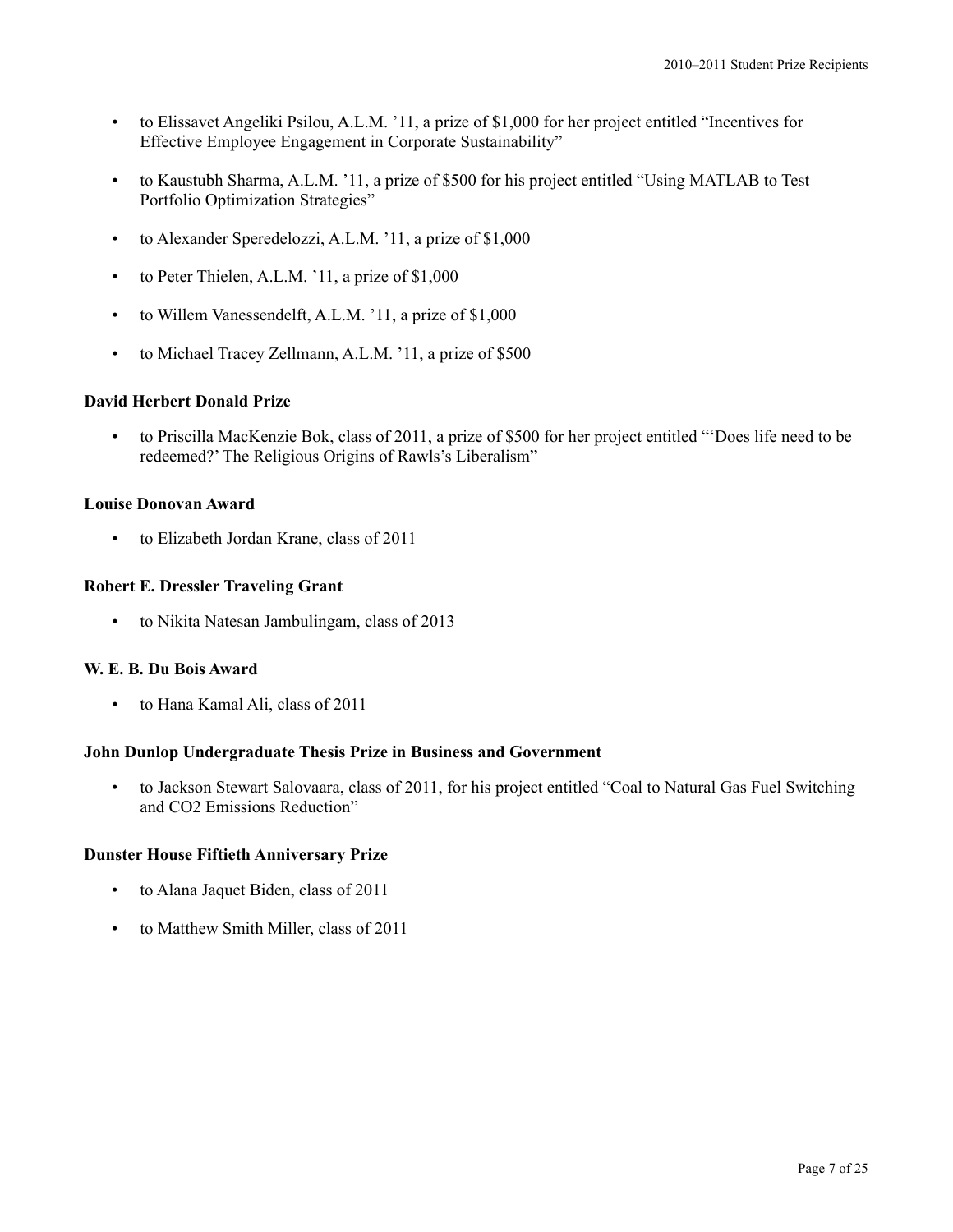# **Edward Eager Memorial Prize**

- to Shani Boianjiu, class of 2011, for her project entitled "Operation Evening Light"
- to Julian Baird Gewirtz, class of 2013
- to Samuel Tyson Jack, class of 2011
- to Jack Saebyok Kim, class of 2011
- to Adam Lewis Palay, class of 2011
- to Chelsea Leigh Shover, class of 2011, for her project entitled "Yard Prophets"
- to David Schurman Wallace, class of 2011
- to Weike Wang, class of 2011, for her project entitled "A Triplet of Doublets"

# **Susan C. Eaton Fellowship in Organizing, Leadership, and Social Change**

• to Hillary Lee Ditmars, class of 2012

# **Ralph Waldo Emerson Prize**

to Lucy Meredith Caplan, class of 2012

# **Enel Endowment Prize for Best Undergraduate Paper or Senior Thesis**

• to Jackson Stewart Salovaara, class of 2011, a prize of \$1,000 for his project entitled "Coal to Natural Gas Fuel Switching and CO2 Emissions Reduction"

# **Ethnic Studies Thesis Prize**

• to Daniel Michael Alfino, class of 2011, for his project entitled "Party Politics and the Third Wave of State Reorganization in India"

# **Extension School Commencement Speaker Prize**

- to Michael Gerard Doorley, A.L.M. '11, a prize of \$1,000
- to Linda Helen Dudaryk, A.L.B. '11, a prize of \$1,000
- to Alexander Speredelozzi, A.L.M. '11, a prize of \$1,000
- to Theresa Jennifer Marie Stritch, A.L.M. '11, a prize of \$1,000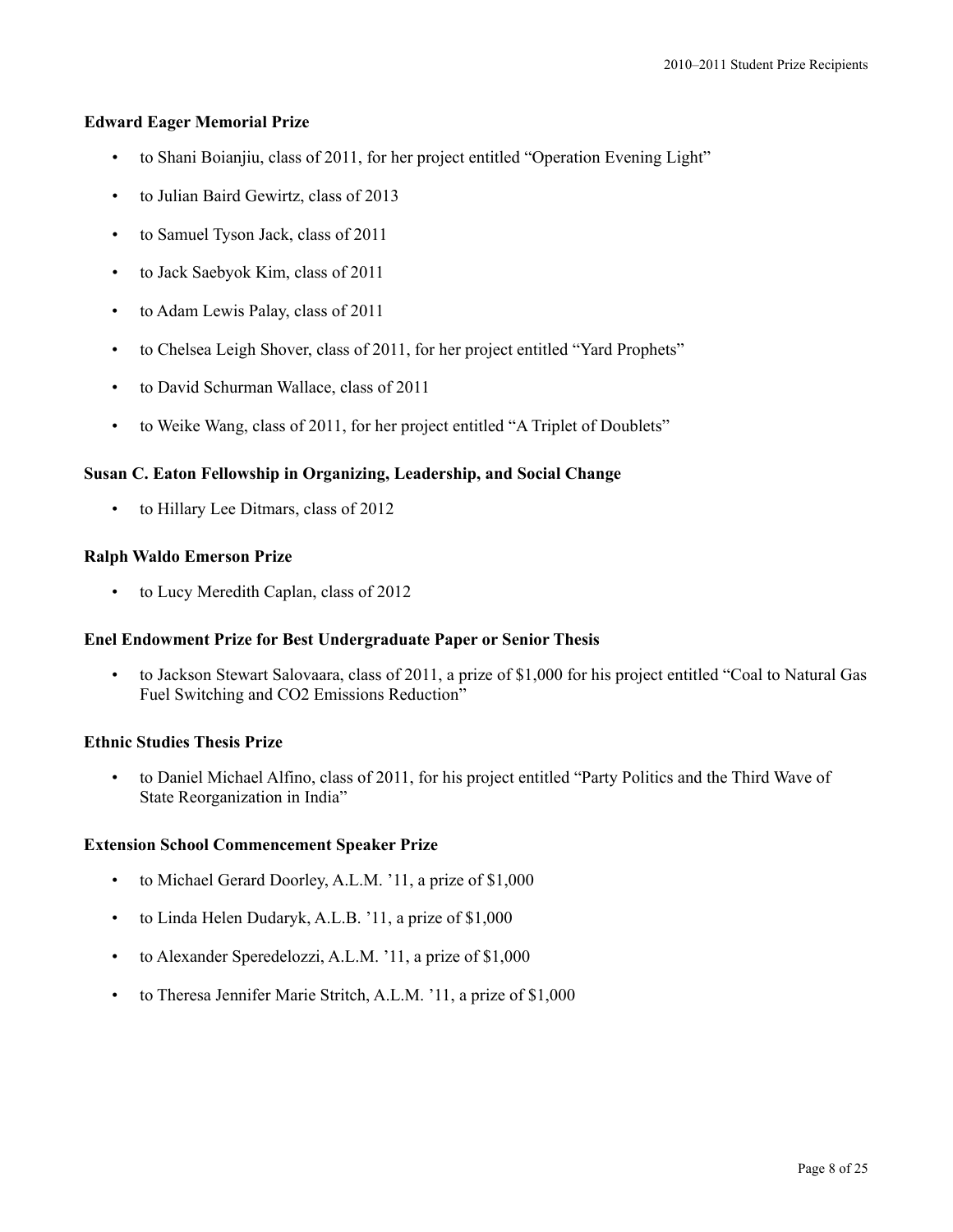## **Suzanne Farrell Dance Prize**

- to Kevin Shee, class of 2011
- to Elizabeth Claire Walker, class of 2011

## **Captain Jonathan Fay Prize**

• to Matthew Smith Miller, class of 2011

#### **William Scott Ferguson Prize**

• to Isabel M. Salovaara, class of 2012, a prize of \$100 for her project entitled "Motherhood Disrupted: Responses to Perceived Distortions of Family Life in the Azaria Chamberlain Case"

#### **Edward L. Fireman Award**

• to Joseph Martin Gallagher Neilsen, Ph.D. '11

## **Howard T. Fisher Prize**

• to Dustin Troy Duncan, S.D. '11, for his project entitled "Spatial Analysis of Neighborhood Crime on the Body Mass Index of Urban Adolescents"

## **Sophia Freund Prize**

- to Sophie Cai, class of 2011, a prize of \$1,000
- to Zachary Michael Frankel, class of 2011, a prize of \$1,000
- to Darius Sinan Imregun, class of 2011, a prize of \$1,000

#### **Paul Revere Frothingham Scholarship Prize**

• to Louisa Campbell Denison, class of 2011

## **Albert M. Fulton, Class of 1897, Prize**

• to Elizabeth Catherine Pezza, class of 2011, for her project entitled "Coming Out of the Shadows: The Implications of Activism among Undocumented Youth"

#### **Lloyd McKim Garrison Prize**

- to Joshua Graham Wilson, class of 2013
- to Justin Wymer, class of 2012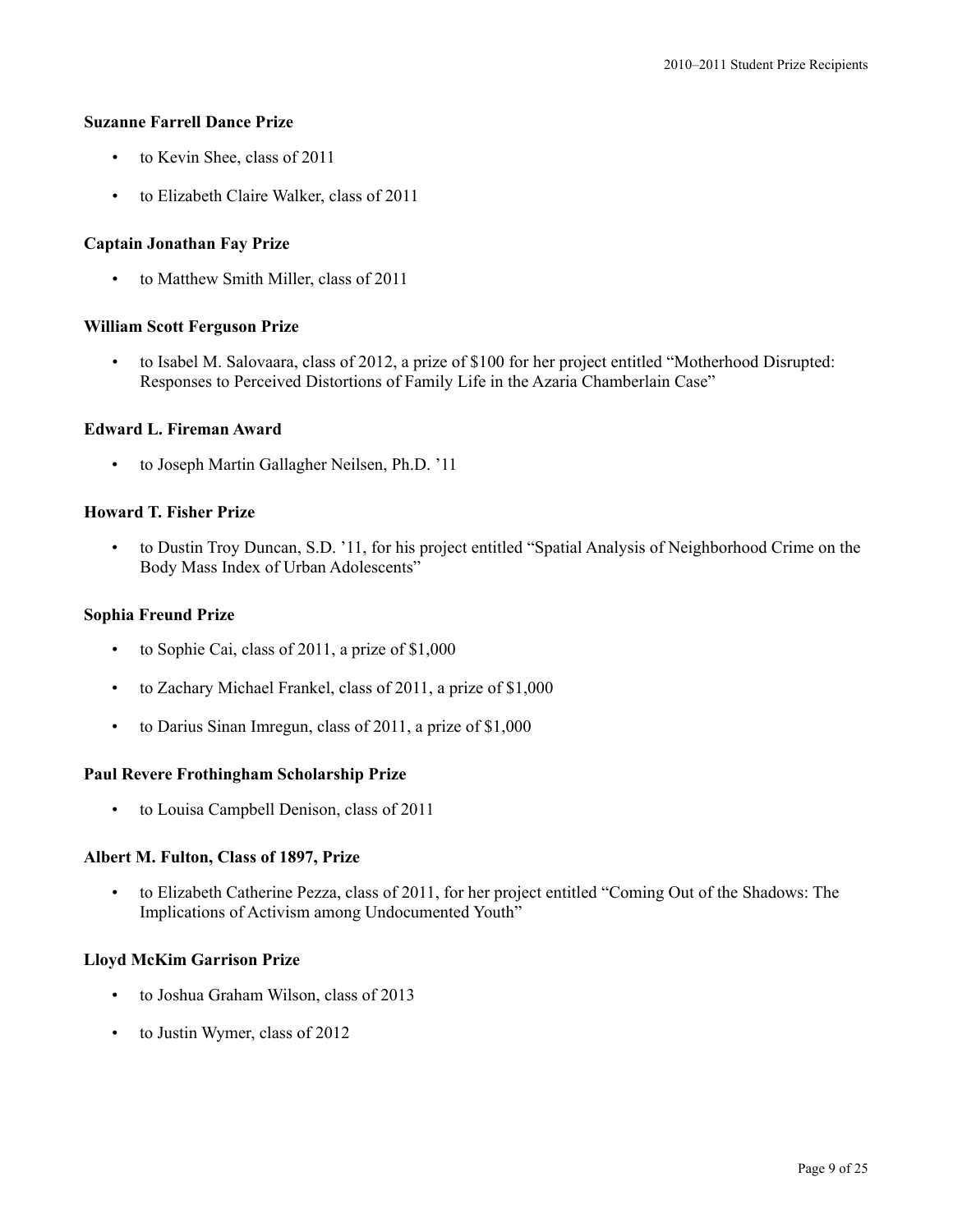## **Leo Goldberg Prize in Astronomy**

- to Marta Levesque Bryan, class of 2012
- to Meredith Ann MacGregor, class of 2011
- to Philip Mocz, class of 2012

## **Gertrude and Maurice Goldhaber Prize**

- to Susanne Kathrin Pielawa, G4
- to Vivek Venkatachalam, G5

## **Reverend Peter J. Gomes Prize in Religion and Ethnicity**

• to Danielle Marie Gram, class of 2011

## **Graduate English Commencement Oration Prize**

• to Adam Price, M.P.A. '11, a prize of \$1,000

## **John Green Prize**

• to Hillary Rathbun Zipper, Ph.D. '11, a prize of \$8,220.20

#### **Kate and Max Greenman Prize**

- to Wesley Narumi Hopkin, class of 2011
- to Coulter P. King, class of 2013
- to Alexander Loomis, class of 2012
- to Joshua Meyers Zagorsky, class of 2011
- to Madeline Rae Zhu, class of 2014
- to Joshua Zoffer, class of 2014

# **James R. and Isabel D. Hammond Prize**

• to Laura Jaramillo, class of 2011, for her project entitled "Colombia's Partido de la U: The Role of Electoral Institutions and Structural Leadership in New Party Success"

## **Seymour E. and Ruth B. Harris Dunster House Prize**

- to Tess Margaret Hellgren, class of 2011
- to John Randolph Stokes, class of 2011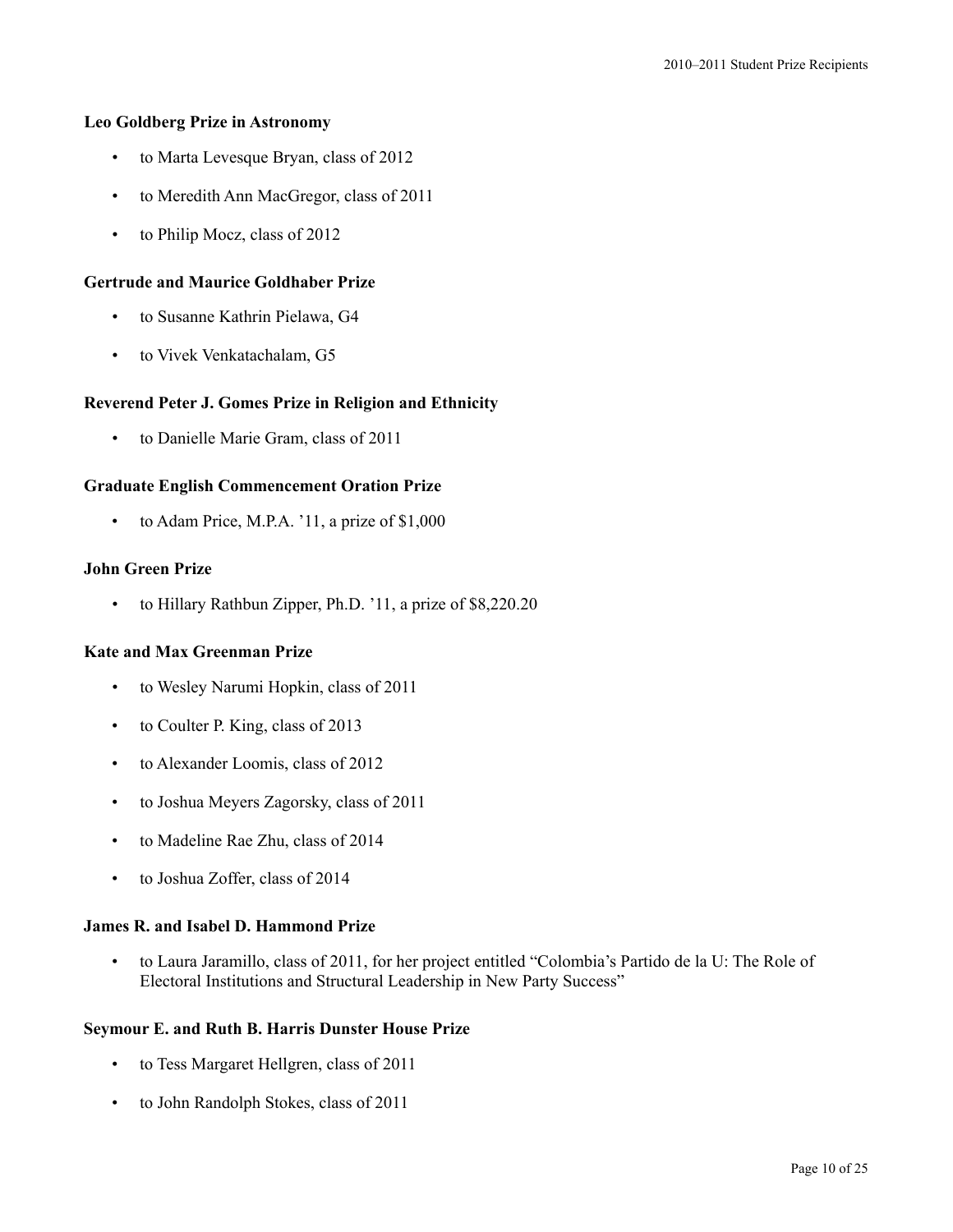# **Seymour E. and Ruth B. Harris Prize for Honors Thesis in Economics**

• to Benjamin Jaffe, class of 2011, a prize of \$3,500 for his project entitled "Stock Ownership Policies: A New Solution to a Centuries-old Problem"

# **Seymour E. and Ruth B. Harris Prize for Honors Thesis in the Social Sciences**

• to Maia Usui, class of 2011, a prize of \$3,500 for her project entitled "From the World's Fair to *The Scream*: The Fin-de-Siecle Individual between Consumerism and Modernism in Paris, Berlin, and Tokyo"

# **Harvard College Women's Leadership Award**

• to Madeleine Elizabeth Ballard, class of 2011

# **Harvard Monthly Prize**

• to John Gallagher Clayton, class of 2011

# **Harvard-Radcliffe Foundation for Women's Athletics Award**

• to Katharine Marie Chute, class of 2011

# **Roger Conant Hatch Prizes for Lyric Poetry**

• to Jia Jennifer Wu, class of 2011

# **Lawrence J. Henderson Prize**

- to Yunsoo Ann Kim, class of 2011, a prize of \$350 for her project entitled "A conserved cytoplasmic tyrosine kinase functions in the transport of silencing RNA between *C. elegans* cells"
- to Siyuan John Liu, class of 2011, a prize of \$350 for his project entitled "Single Cell Temporal Dynamics and Spatial Reorganization of Oct4 in Mouse Embryonic Stem Cells Reveal Differential Activation of the Pluripotency Circuit during Cell Fate Selection"

# **Clemens Herschel Prize**

• to Muhammad Hassaan Yousuf, class of 2012

# **Department of History Junior Essay Prize**

to Jason William Schnier, class of 2011, a prize of \$100 for his project entitled "Eating between Memory and History"

# **Department of History Prize**

• to Maia Usui, class of 2011, a prize of \$100 for her project entitled "From the World's Fair to *The Scream*: The Fin-de-Siecle Individual between Consumerism and Modernism in Paris, Berlin, and Tokyo"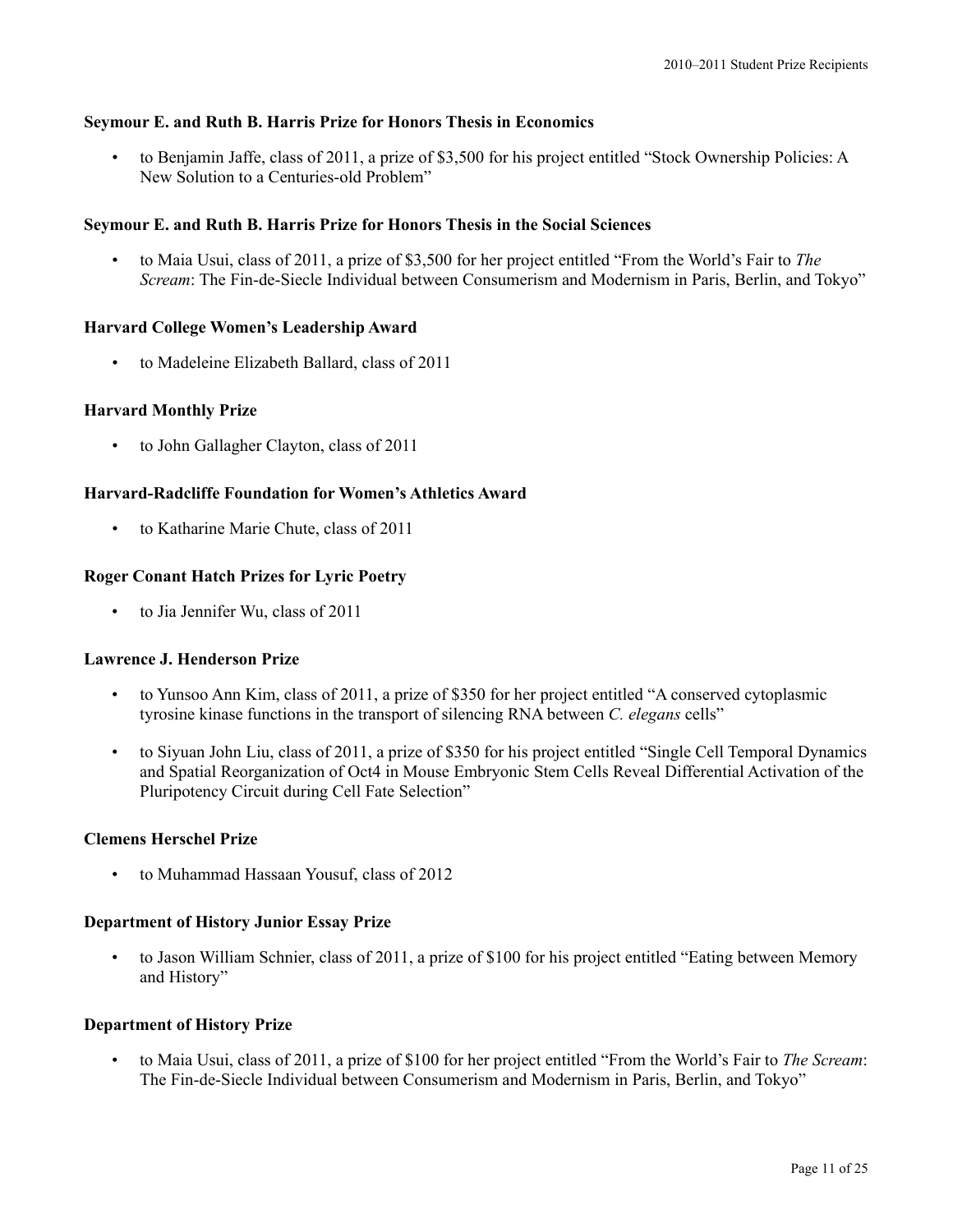# **Philip Hofer Prize for Collecting Books or Art**

• to Ross Patrick Ford, class of 2012, a prize of \$2,000 for his project entitled "Traveling Art of the British Empire (1884–1947): A Numismatic (Re) Collection"

# **Thomas Temple Hoopes Prize**

- to Peter David Bailis, class of 2011, a prize of \$4,000 for his project entitled "Dimetrodon: Processorlevel Preventive Thermal Management via Idle Cycle Injection"
- to Samuel John Barr, class of 2011, a prize of \$4,000 for his project entitled "Deliberative Democracy and Corporate Political Advertising"
- to Raquel Villarnovo Lopez Begleiter, class of 2011, a prize of \$4,000 for her project entitled "Who Wishes to Speak? Freedom of Speech and Classes of Speakers on Classical Athens"
- to Christopher Remsen Behrer, class of 2011, a prize of \$4,000 for his project entitled "The Impact of Independence: Medical Humanitarianism in Conflict Settings"
- to Peter John Bernard, class of 2011, a prize of \$4,000 for his project entitled "The Underside of Language: Izumi Kyōka and a New Hermeneutic for Modern Japanese Literature"
- to Isidore Max Thayer Bethel, class of 2011, a prize of \$4,000 for his project entitled "Someone I Love or Someone Who I Want to Be"
- to David Lee Billing, class of 2011, a prize of \$4,000 for his project entitled "Investigating the Role of TRPC5 and TRPC6 in Actin Cytoskeletal Dynamics in the Podocyte"
- to Megan Marie Blewett, class of 2011, a prize of \$4,000 for her project entitled "Probing the Mechanisms of Asymmetric Chemical Reactions"
- to Quincy Katherine Bock, class of 2011, a prize of \$4,000 for her project entitled "Under the See"
- to Priscilla MacKenzie Bok, class of 2011, a prize of \$4,000 for her project entitled "'Does life need to be redeemed?' The Religious Origins of Rawls's Liberalism"
- to Seth Andrew Bour, class of 2011, a prize of \$4,000 for his project entitled "Causal Attribution in Charitable Giving"
- to Lauren Sophie Brown, class of 2011, a prize of \$4,000 for her project entitled "The Presentation of Self in Digital Life"
- to Keru Cai, class of 2011, a prize of \$4,000 for her project entitled "Free Will, Determinism, and the Arts in *War and Peace* and *Middlemarch*"
- to Chad Richmond Cannon, class of 2011, a prize of \$4,000 for his project entitled "A Thousand Years in Shuri"
- to Arhana Chattopadhyay, class of 2011, a prize of \$4,000 for her project entitled "*D. discoideum* Integrate Chemical and Mechanical Signals to Achieve Directional Motility"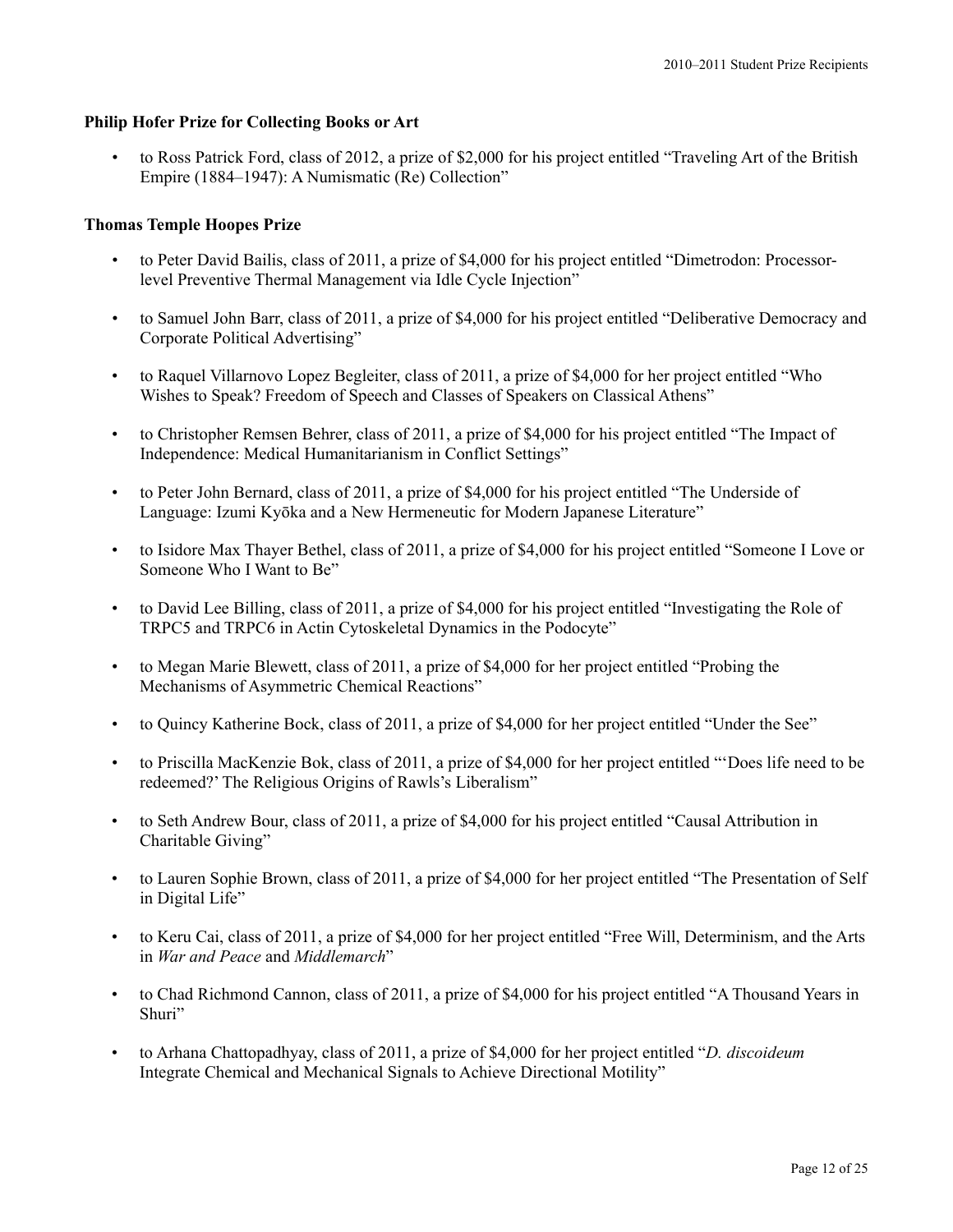- to Andrew Hsin Chen, class of 2011, a prize of \$4,000 for his project entitled "A Windfall of Human Displacement: Ecology, Taxonomy, and Management of the Woody Invaders *Myoporum laetum* and *Myoporum insulare* in California"
- to Adam T. Clark, class of 2011, a prize of \$4,000 for his project entitled "Ant Communities of the Boston Harbor Islands National Recreation Area"
- to Rebecca Ann Cooper, class of 2011, a prize of \$4,000 for her project entitled "Quo Vadis? The Life and Literary Philosophy of David Foster Wallace"
- to Alissa Maria D'Gama, class of 2011, a prize of \$4,000 for her project entitled "SAD kinases and neuronal polarization: Examination of regulatory phosphorylation sites"
- to Justin Andrew Davidson, class of 2011, a prize of \$4,000 for his project entitled "Gridlocked: Peter Eisenman in Berlin"
- to Terry Tianyun Ding, class of 2011, a prize of \$4,000 for his project entitled "Sincere and Strategic Voting under Binary and Plurality Procedures"
- to Sarah Edwards Esty, class of 2011, a prize of \$4,000 for her project entitled "Birth of a Wedge Issue: The Party Politics of Abortion in the Roe Era"
- to Carolina Anne Franch, class of 2011, a prize of \$4,000 for her project entitled "The Obscured Reality of Nairobi's Children's Homes: Family Breakdown, Corruption, and the Logic of Patron-Clientelism"
- to Or Gadish, class of 2011, a prize of \$4,000 for his project entitled "Multimodular Scaffolds for use in a Cancer Vaccine"
- to Patrick Augustus Gordon, class of 2011, a prize of \$4,000 for his project entitled "'Quickening their Intellects and Softening their Hearts': A History of Children's Hospital Boston, 1869–1914"
- to Danielle Marie Gram, class of 2011, a prize of \$4,000 for her project entitled "Child Witches and Witch Hunts: New Images of the Occult in the Democratic Republic of Congo"
- to Katherine Julia Gunn, class of 2011, a prize of \$4,000 for her project entitled "What Women Want: The Negotiation of Career Aspirations among Women in the Consulting Industry"
- to Nell Shapiro Hawley, class of 2011, a prize of \$4,000 for her project entitled "Bhasa's *Karnabharam*: A Bold Look at a Beloved Hero"
- to Christopher William Higgins, class of 2011, a prize of \$4,000 for his project entitled "When Elephants Fight, the Grass Still Suffers: The Place of Ordinary People in Contemporary Sino-African Relations"
- to Mark Peter Hirschboeck, class of 2011, a prize of \$4,000 for his project entitled "Between Federation and *Großraum*: Carl Schmitt and the European Union"
- to Lindsey Elyse Hock, class of 2011, a prize of \$4,000 for her project entitled "Bargain Hunting and Brand Protection: Consumer Search and Retailer Strategy across Full- and Off-Price Channels"
- to Rebecca Kivelson Hofer, class of 2011, a prize of \$4,000 for her project entitled "The effect of estradiol on emotion recognition in young women using and not using hormonal contraception"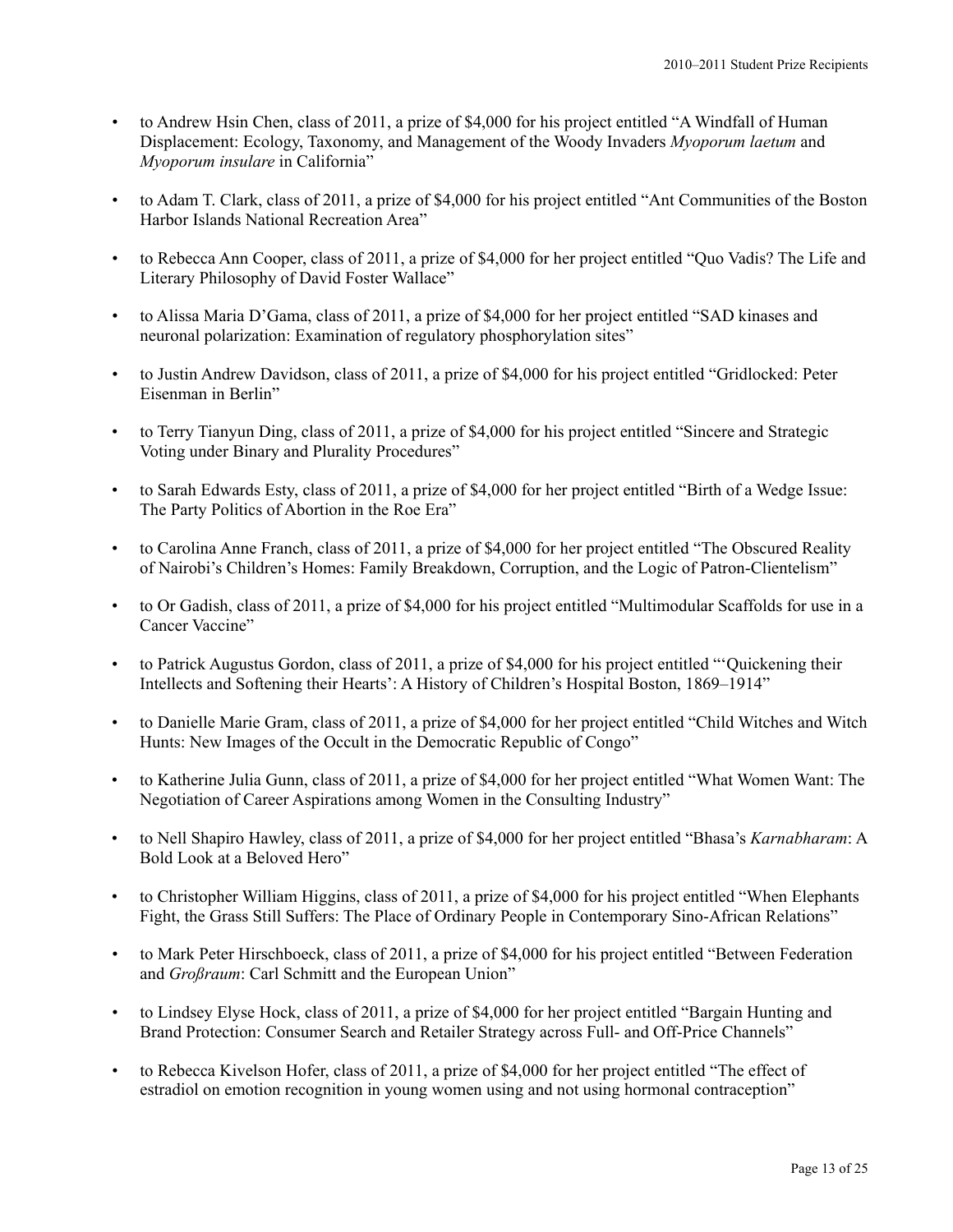- to Jeremy Lutan Hsu, class of 2011, a prize of \$4,000 for his project entitled "Examining the Genetic Basis of Migratory Behavior in Monarch Butterflies"
- to Sundeep Subramanian Iyer, class of 2011, a prize of \$4,000 for his project entitled "Do Self-Identified Tactical Voters Actually Vote Tactically? What Tactical Voting Meant (and Didn't Mean) to British Voters in the 2010 Election"
- to Christopher Anders Johnson-Roberson, class of 2011, a prize of \$4,000 for his project entitled "Princess Magogo Revisited: Gender, Modernity, and Nationalism in Zulu Women's Bow Song"
- to Yunsoo Ann Kim, class of 2011, a prize of \$4,000 for her project entitled "A conserved cytoplasmic tyrosine kinase functions in the transport of silencing RNA between *C. elegans* cells"
- to Hiroko Kumaki, class of 2011, a prize of \$4,000 for her project entitled "Ethnoarchaeological Research on the Historical Landscape Management of the Salineras de Maras"
- to Jennifer Nicole Kurdyla, class of 2011, a prize of \$4,000 for her project entitled "well)here's looking at ourselves: fragmented visual experience in the poetry of e. e. cummings"
- to Tomo Lazovich, class of 2011, a prize of \$4,000 for his project entitled "Cosmic Ray Muon Detection and Rejection at the Large Hadron Collider with the ATLAS Detector"
- to Eliza Ann Lehner, class of 2011, a prize of \$4,000 for her project entitled "Conceiving the Impact: Connecting Population Growth and Environmental Sustainability"
- to Kevin Leu, class of 2011, a prize of \$4,000 for his project entitled "The Evolutionary Advantages of Transitioning from RNA into DNA and the Factors Influencing the Evolution of RNA in the Prebiotic World"
- to Marena Lin, class of 2011, a prize of \$4,000 for her project entitled "Global Wheat Yields: Have They Reached a Limit?"
- to Marianna Katherine Linz, class of 2011, a prize of \$4,000 for her project entitled "El Niño Processes in Climate Models"
- to Daniel Leeland Liss, class of 2011, a prize of \$4,000 for his project entitled "Black, White, and the Limbo in Between: The Precarious Position of the South African Chinese under Apartheid, 1948–1994"
- to Charles Liu, class of 2011, a prize of \$4,000 for his project entitled "The 2.05 A Crystal Structure of LptB, an Essential Protein in Gram-Negative Bacterial Outer Membrane Biogenesis"
- to Elise Xixian Liu, class of 2011, a prize of \$4,000 for her project entitled "Consuming Charity: Causerelated Marketing and the Future of Philanthropy"
- to Kevin Xinye Liu, class of 2011, a prize of \$4,000 for his project entitled "Genetic programs downstream of Ctip2 regulating development of corticospinal motor neurons and medium spiny neurons"
- to Mengyuan Liu, class of 2011, a prize of \$4,000 for her project entitled "Dissecting the Mechanism of double stranded RNA recognition by RIG-I like receptor MDA5"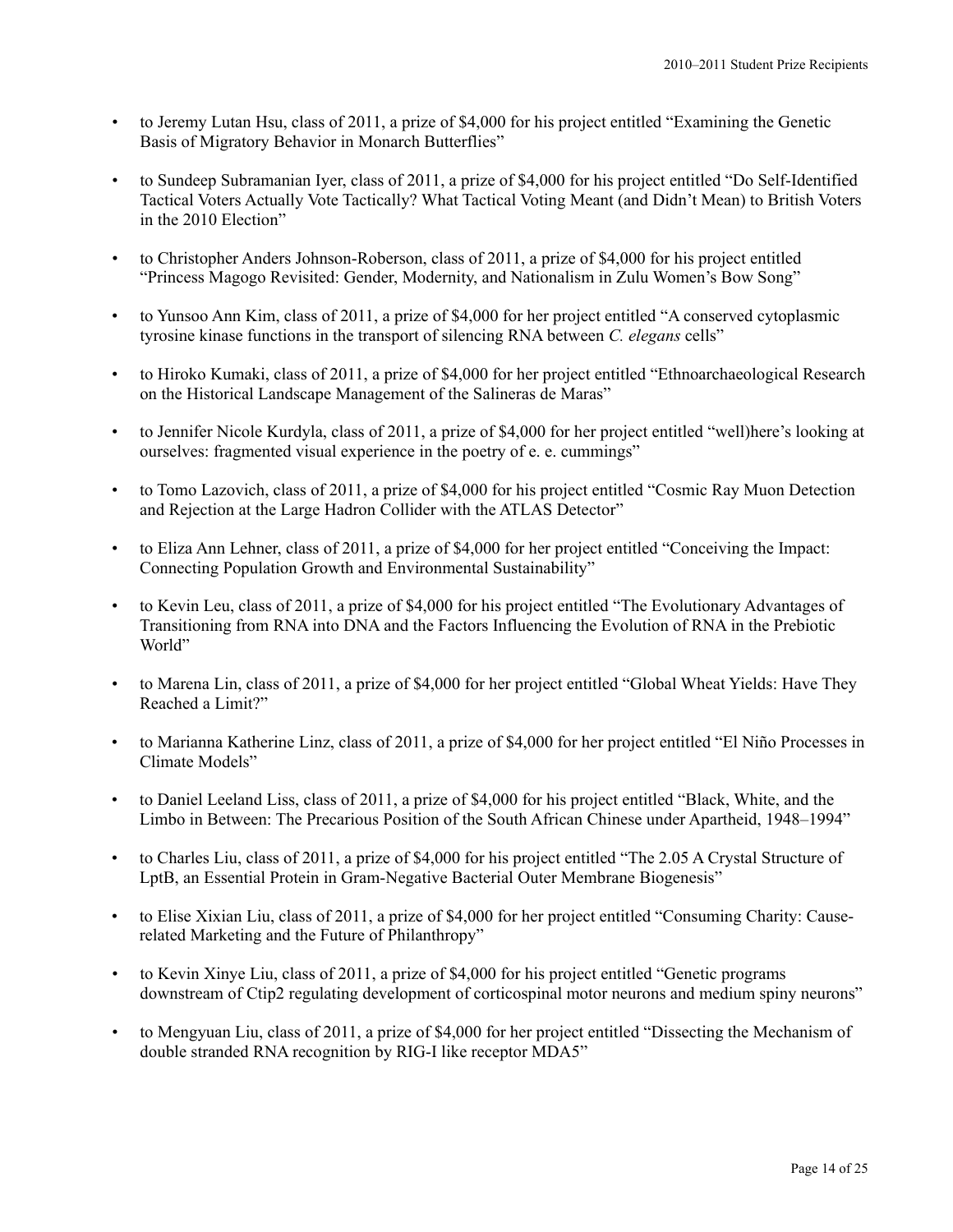- to Timothy Richard Maher, class of 2011, a prize of \$4,000 for his project entitled "Characterization of the metabolic pathway of a novel lipid family using liquid chromatography-mass spectrometry-based methods"
- to Alexander Edward Hunt McNaughton, class of 2011, a prize of \$4,000 for his project entitled "How Children Think about Right and Wrong, Rules and Punishment"
- to Jacob Michael McNulty, class of 2011, a prize of \$4,000 for his project entitled "What is 'Rational' in the 'Rational State?'An Essay on Hegel's *Philosophy of Right*"
- to Matthew Smith Miller, class of 2011, a prize of \$4,000 for his project entitled "Surely His Mother Mourns for Him: Africans on Exhibition in Boston and New York, 1860–1861"
- to Eleony Shepherd Moorhead, class of 2011, a prize of \$4,000 for her project entitled "The Muslim Aristocrats: British Converts to Islam at the Turn of the Century"
- to Catherine Chika Ntube, class of 2011, a prize of \$4,000 for her project entitled "Imagining the Biafran Child: Exploring Representations of the Biafran Child as Victim, 1967–2007"
- to Emily Mei Orlins, class of 2011, a prize of \$4,000 for her project entitled "It's Not Bad, It's Modern! Children Tell White Lies for Prosocial Purposes"
- to Lauren Schanz Packard, class of 2011, a prize of \$4,000 for her project entitled "More Gardens! More Justice! More Peas! An Analysis of New York City's Community Garden Movement"
- to Adam Lewis Palay, class of 2011, a prize of \$4,000 for his project entitled "Bringing the Whole Soul of Man into Activity: Science in the Poetry of Samuel Taylor Coleridge"
- to Colette Segal Perold, class of 2011, a prize of \$4,000 for her project entitled "Facing Tijuana's Macquilas: An Inquiry into Embodied Viewership of the US-Mexico Border"
- to Elizabeth Catherine Pezza, class of 2011, a prize of \$4,000 for her project entitled "Coming Out of the Shadows: The Implications of Activism among Undocumented Youth"
- to Fernando Racimo, class of 2011, a prize of \$4,000 for his project entitled "Replaying the Tape of Life in a Microcosm: Parallel evolution and molecular adaptation of *Pseudomonas fluorescens* Pf0-1"
- to Shankar Ganapathy Ramaswamy, class of 2011, a prize of \$4,000 for his project entitled "An Empirical Assessment of the Efficacy of the Orphan Drug Act of 1983"
- to Akeel Rangwala, class of 2011, a prize of \$4,000 for his project entitled "The Role of Unleveraged Investors in the Collapse of the Asset-Backed Securities Market"
- to Katherine Joanna Ransohoff, class of 2011, a prize of \$4,000 for her project entitled "Patients on the Trolley Track: The Moral Cognition of Medical Practitioners and Public Health Professionals"
- to Nicolas Jan Roth, class of 2011, a prize of \$4,000 for his project entitled "Politics in the Park: Public Green Spaces and the Negotiation of National Identity in India and Oman"
- to Adrian Longson Sanborn, class of 2011, a prize of \$4,000 for his project entitled "Scaling Dimensions with Fractal Curves, and applications to DNA folding"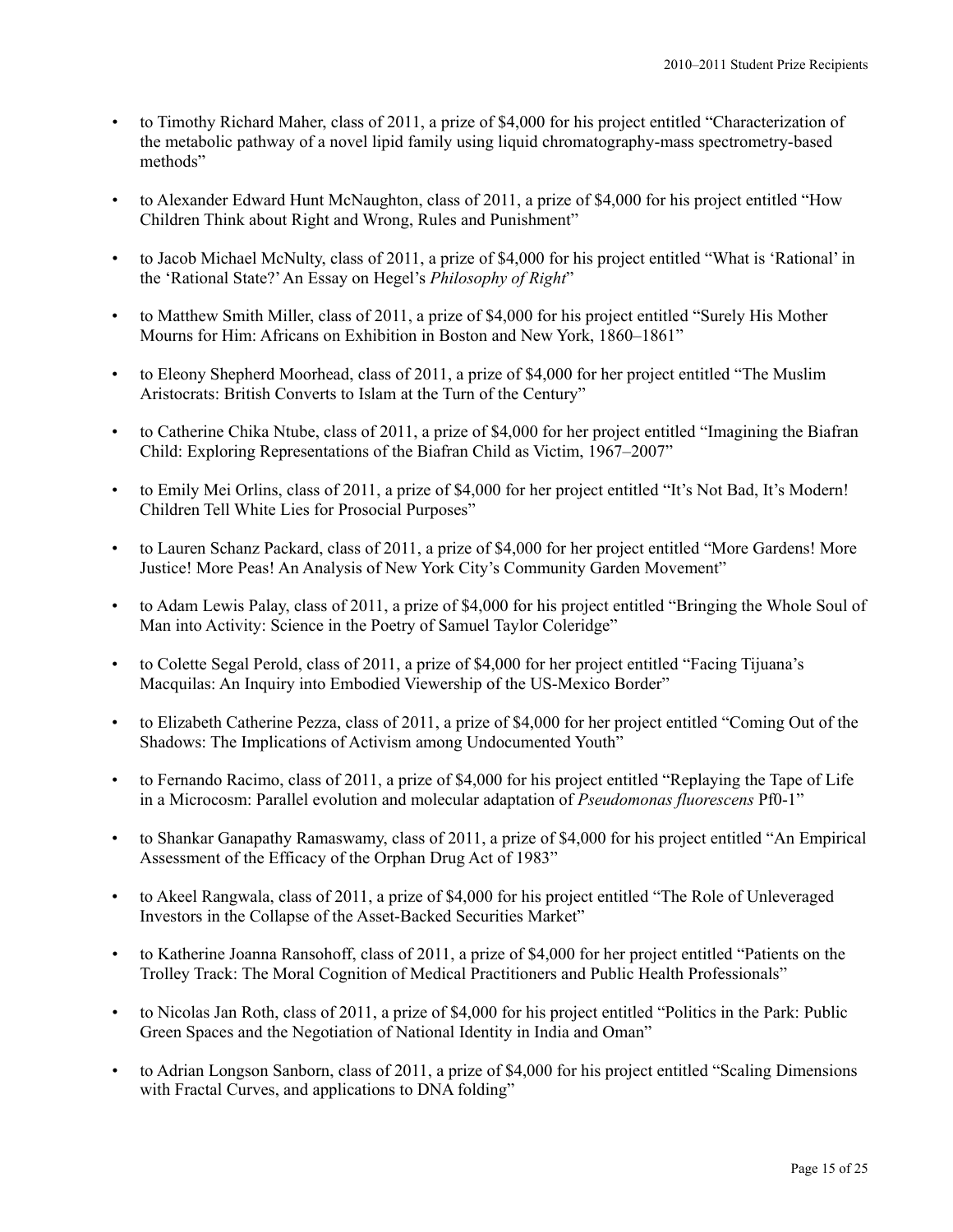- to Kwee Boon Brandon Seah, class of 2011, a prize of \$4,000 for his project entitled "A Tripartite Animal-Protist-Bacteria Symbiosis: Culture-Independent and Phylogenetic Characterization"
- to Nihar Divyesh Shah, class of 2011, a prize of \$4,000 for his project entitled "Modeling Arms Flows"
- to Alexander Kazam Sherbany, class of 2011, a prize of \$4,000 for his project entitled "A Tocquevillean Polity? The Mixed Regime in Tocqueville's *Democracy in America*"
- to Veronica Jennie Shi, class of 2011, a prize of \$4,000 for her project entitled "Neuropeptide function in larval zebrafish: The role of cholecystokinin in anxiety-related behavior"
- to Cara Maureen Sprague, class of 2011, a prize of \$4,000 for her project entitled "Dust Off: The Effect of the Vietnam War on the Specialization of Emergency Medicine in America"
- to John Randolph Stokes, class of 2011, a prize of \$4,000 for his project entitled "Let me double check: Multiple Checking, the Structural Ergative, and the Great Agreement Puzzle"
- to Oliver Dana Strand, class of 2011, a prize of \$4,000 for his project entitled "The Web on the Wall, the Moon in the Sea: Reality, the Imagination, and Modernist Aesthetics"
- to Lisa Xiaolu Tang, class of 2011, a prize of \$4,000 for her project entitled "What Do Our Utterances Mean? A Tale of Bach, Breakfast, and Truth-Conditional Semantics"
- to Tannis Ruth Thorlakson, class of 2011, a prize of \$4,000 for her project entitled "Reducing Subsistence Farmers' Vulnerability to Climate Change: The potential contributions of agroforestry in western Kenya"
- to Maia Usui, class of 2011, a prize of \$4,000 for her project entitled "From the World's Fair to *The Scream*: The Fin-de-Siecle Individual between Consumerism and Modernism in Paris, Berlin, and Tokyo"
- to Meghan McCartin Wareham, class of 2011, a prize of \$4,000 for her project entitled "Remembering October 17, 1961: French-Algerian Searches for Social and Historical Inclusion in Paris, 1985–2010"
- to Lauren Michelle Weiss, class of 2010, a prize of \$4,000 for her project entitled "Exploring exoplanets: Using MEarth to corroborate Kepler planet candidates and to search for new transiting exoplanets"
- to Sophie Rebecca Wharton, class of 2011, a prize of \$4,000 for her project entitled "'Thou Shalt' versus 'Thou Shalt Not': The Neural Process Underlying Decisions to Help versus Decisions to Avoid Doing Harm"
- to David Jian Wu, class of 2011, a prize of \$4,000 for his project entitled "Move Ranking and Evaluation in the Game of *Arimaa*"
- to Dianne Jing Xiao, class of 2011, a prize of \$4,000 for her project entitled "Taming Manganese: Synthesis and Characterization of Trinuclear and Hexanuclear Manganese Clusters"
- to Helen Horan Yang, class of 2011, a prize of \$4,000 for her project entitled "Molecular Mechanisms of MeCP2 Function"
- to Luzi Yang, class of 2011, a prize of \$4,000 for her project entitled "Displaced Relics: Zhang Zao's Post-Misty Poetics—A Translation and Critical Study"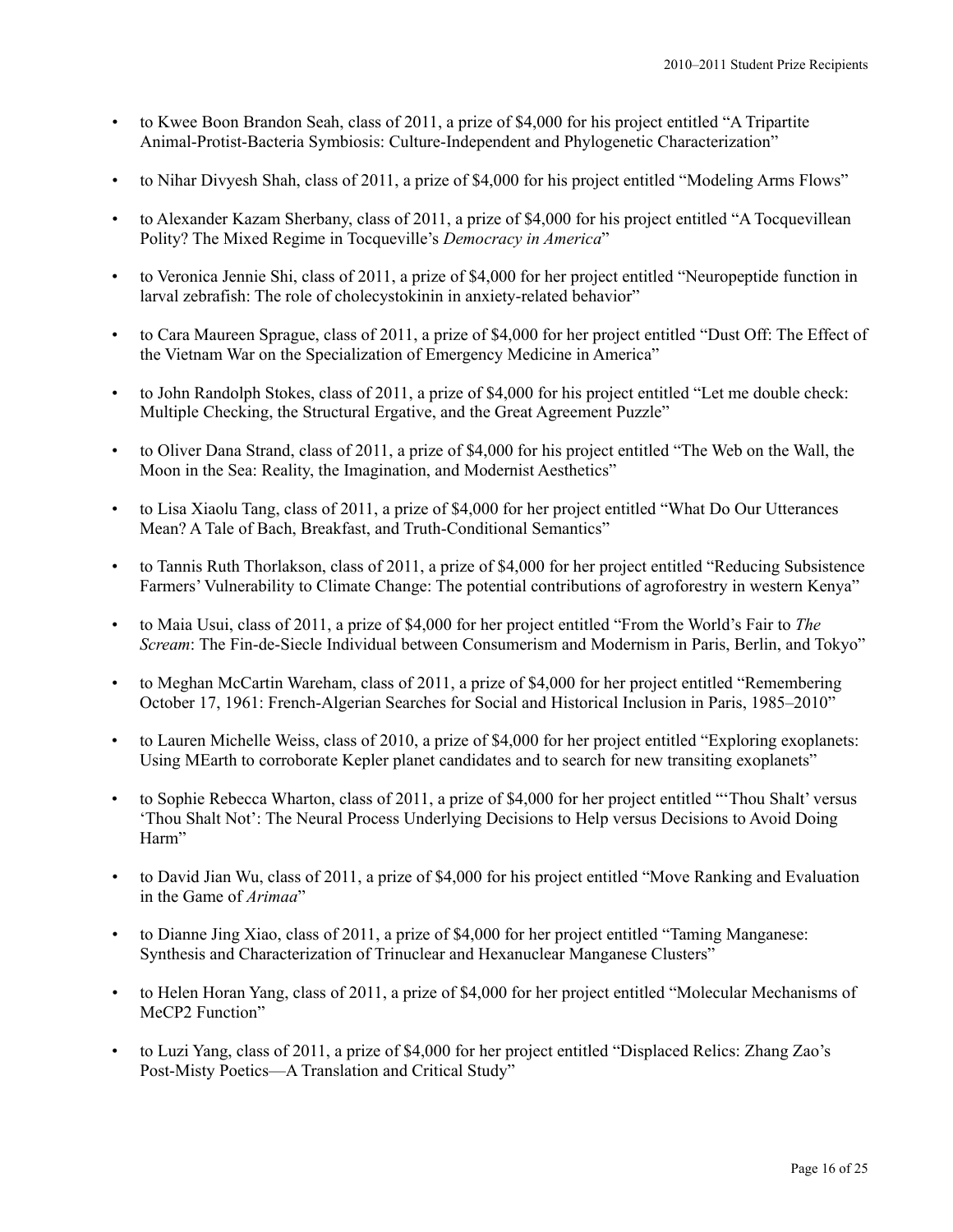- to Michael Ari Yashinsky, class of 2011, a prize of \$4,000 for his project entitled "Churning Hearts: The British Milkmaid in the Nineteenth Century"
- to Zhongrui Yin, class of 2011, a prize of \$4,000 for his project entitled "Threat from the Campuses: Student Dissent and the Launching of the Chinese Anti-Rightist Campaign of 1957"
- to Kareem Safwat Zaki, class of 2011, a prize of \$4,000 for his project entitled "Man vs. Machine: Hospital Adoption of the da Vinci Surgical Robot"

# **Charles Edmund Horman Prize**

- to Mark John Chiusano, class of 2012
- to Molly Elizabeth Dektar, class of 2012
- to Rachel Lauren Goldberg, class of 2012

## **Kathryn Ann Huggins Prize**

• to Shelley Joyceanne Thomas, class of 2011

## **Joan Morthland Hutchins Thesis Prize in Latino Studies**

• to Yoonhee Gloria Park, class of 2011, for her project entitled "Becoming Civic: The Community Integration of Afro-Mexican Newcomers into Winston-Salem"

#### **Intellectual Architecture Award**

• to Katie C. Chang, class of 2011

#### **Ephraim Isaac Prize for Excellence in African Studies**

- to Tsion Medreke Aberra, class of 2011
- to Matthews Kgosietsile Mmopi, class of 2011

## **Barbara Johnson Memorial Prize in Literature**

• to Marina Mary Armstrong Connelly, class of 2012, for her project entitled "Words for God: A study of religious text as psychoanalytic transitional phenomenon"

# **George Arthur Knight Prize**

• to Sabrina Anne Brown Schroeder, G2, a prize of \$4,204.51 for her project entitled "Fox Bride"

## **Morris Kronfeld Prize**

• to Matthews Kgosietsile Mmopi, class of 2011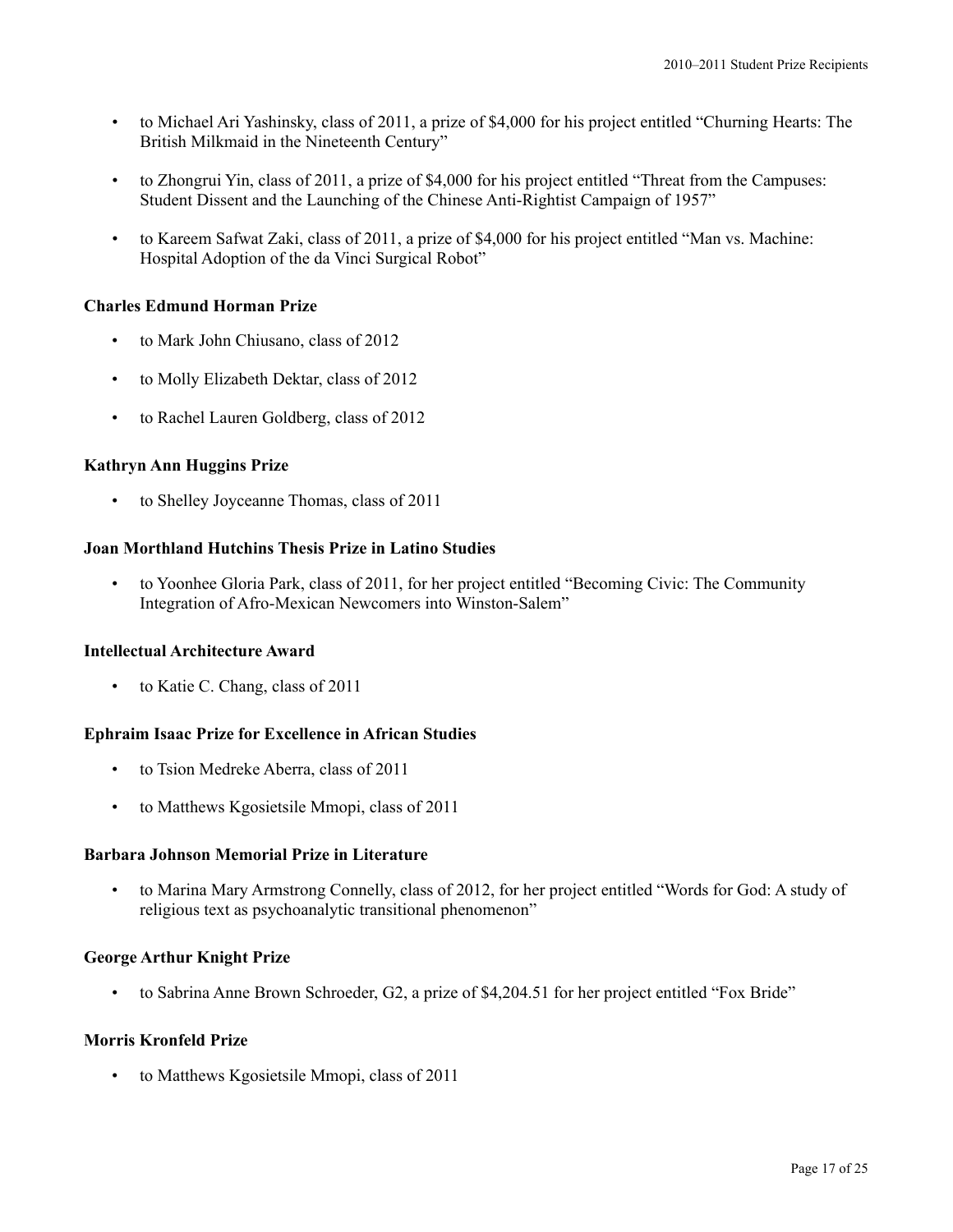# **Lawrence Lader Prize in Expository Writing**

• to Lisa Wang, class of 2014, for her project entitled "Martin Luther King Jr.'s Troubled Attitude toward Nonviolent Resistance"

## **Newbold Rhinelander Landon Memorial Scholarship Prize**

- to Charles C. Bridge, class of 2011
- to Brian Peter Hill, class of 2011
- to Iya Megre, class of 2011

## **Harold Langlois Award**

- to John Isaac Levy, A.L.M. '11, a prize of \$333
- to Emily Shewchuk, A.L.M. '11, a prize of \$333
- to Denise Elaine Simion, A.L.M. '11, a prize of \$333

## **Dorothy Hicks Lee Prize**

• to Madelyn Downing Finucane, class of 2011

#### **Doris Cohen Levi Prize**

to Bridget Haile, class of 2011

# **Jonathan M. Levin Prize for Teaching and Social Justice**

- to Alice McCabe Laramore, class of 2011
- to Iris Wynne Tian, class of 2011

#### **Alain LeRoy Locke Prize for Academic Excellence**

• to Amber Ashley James, class of 2011

#### **George Emerson Lowell Scholarship Prize**

• to Michael K. Velchik, class of 2012

# **Hugh F. MacColl Prizes**

• to Noam Joseph Hassenfeld, class of 2012, a prize of \$1,707.94 for his project entitled "Pamule"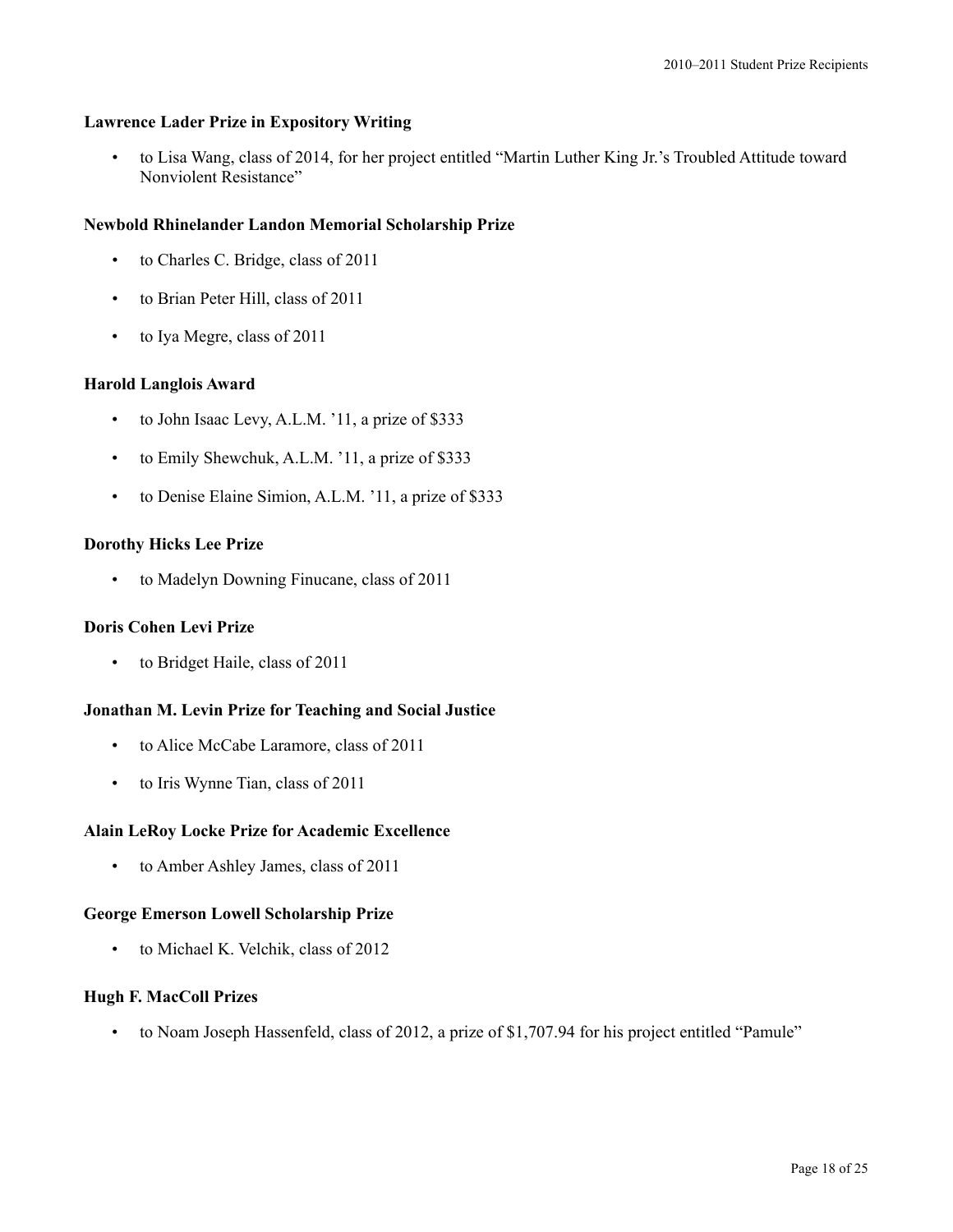## **Maurice Sedwell Ltd. Prize**

• to Shelley Joyceanne Thomas, class of 2011

# **Kenneth Maxwell Thesis Prize in Brazilian Studies**

• to Ethan Patrick Amaker, class of 2011, for his project entitled "Past Its Prime: How the PMDB Has Endured the Transition from Authoritarianism to Democracy"

# **Perry Miller Prize**

to Matthew Smith Miller, class of 2011

## **Tazuko Ajiro Monane Prize**

• to Peter John Bernard, class of 2011, a prize of \$2,000

## **Sally and Cresap Moore Prize**

- to Mackenzie Joy Lowry, class of 2011
- to Jacob Michael McNulty, class of 2011

## **Mossavar-Rahmani Center Prize for Best Master's Student Paper**

- to Jonathan Louis Glassman, MPP '11, for his project entitled "Evaluating the Economic Benefits and Future Opportunities of the Maine Island Trail Association" (co-author with Vilas Rao)
- to Torben Mideksa, M.P.A. '11, for his project entitled "The Economic Impact of Oil Endowment: The Case of Norway"
- to Vilas Rao, MPP '11, for his project entitled "Evaluating the Economic Benefits and Future Opportunities of the Maine Island Trail Association" (co-author with Jonathan Glassman)

#### **David B. Mumford Undergraduate Mathematics Prize**

• to Arnav Tripathy, class of 2011, a prize of \$800

#### **Noma-Reischauer Prizes in Japanese Studies**

- to Peter John Bernard, class of 2011, a prize of \$1,000 for his project entitled "The Underside of Language: Izumi Kyōka and a New Hermeneutic for Modern Japanese Literature"
- to Ethan David Bushelle, G5, a prize of \$1,500 for his project entitled "The Afterlife of Murasaki Shikibu: A Study of Choken's Sermon on the *Tale of Genji*"

#### **Oliver-Dabney Junior Prize in History and Literature**

• to Spencer Brendt Lee Lenfield, class of 2012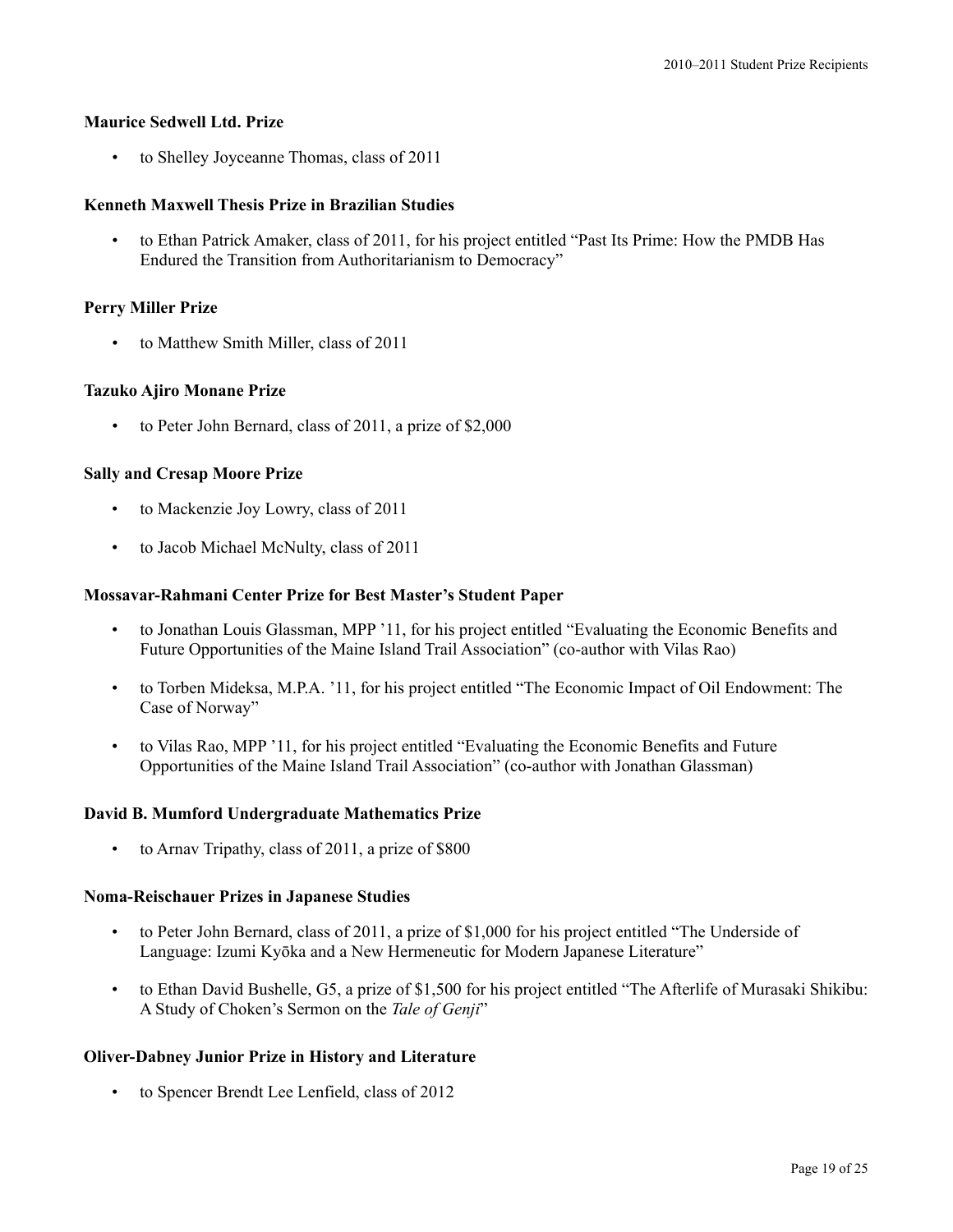## **Oliver-Dabney Senior Prize in History and Literature**

• to Grace Katherine Baumgartner, class of 2011

## **Oliver-Dabney Sophomore Prize in History and Literature**

• to Erin Marie Fahy, class of 2013

#### **Joseph Garrison Parker Prize**

to Benjamin Andrew Lerner, class of 2011

# **Lucy Allen Paton Prizes in the Humanities**

- to Nicolas Jan Roth, class of 2011, a prize of \$500
- to Spencer Vegosen, class of 2012, a prize of \$500

## **Lee Patrick Award in Drama**

• to Jesse Thomas Nee-Vogelman, class of 2013

# **Pease Thesis Prize**

• to Charles C. Bridge, class of 2011

## **Reginald H. Phelps Prize**

- to Douglas Thomas Woodhouse, A.L.B. '11, a first-place prize of \$2,000
- to Gretchen Bell Bennett, A.L.B. '11, a second-place prize of \$1,500
- to Scott A. Blue, A.L.B. '11, a third-place prize of \$1,000

#### **Wendell Phillips Memorial Scholarship Prize**

• to William Minot Rafey, class of 2013

#### **Norman Podhoretz Prize in Jewish Studies**

• to Emily Suzanne Shire, class of 2011, for her project entitled "Interwar Kosher Cookbooks: Recipes for Jewish-American Identity"

## **Roger and Ann Porter Prize**

- to Kandice Marie Ellett, class of 2011
- to Tess Margaret Hellgren, class of 2011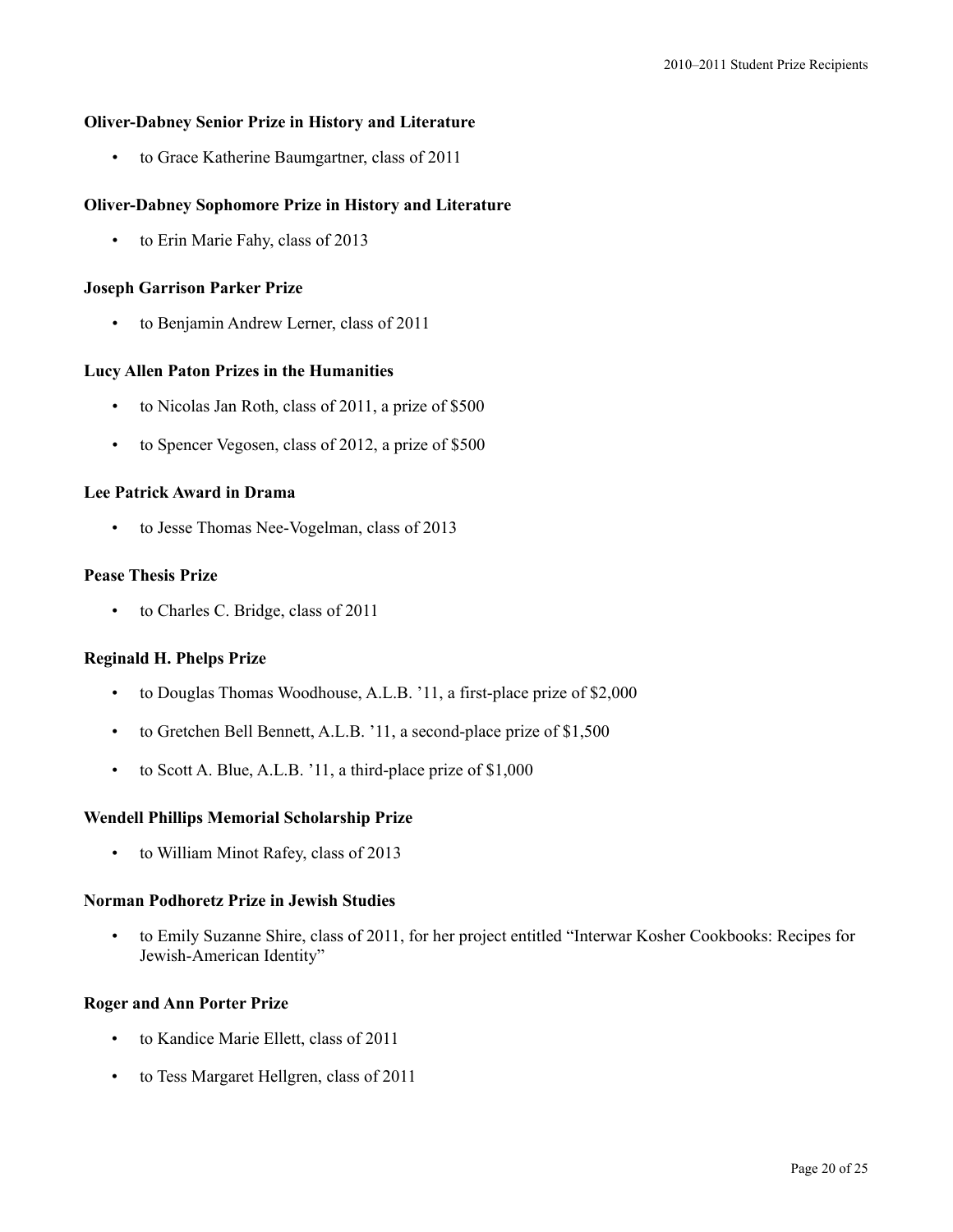# **Susan Anthony Potter Prize**

• to Christine Sang-Ah Lee, G8, a prize of \$2,000 for her project entitled "From Romance to Romantic: The Keywords of Modern Fiction"

# **Susan Anthony Potter Prize in Spanish Literature of the Golden Age**

- to Helen Yung, class of 2013, a first-place prize of \$2,000 for her project entitled "El personaje creador de sí mismo: Lazarillo de Tormes y Don Quijote"
- to Miranda Ravicz, class of 2014, a second-place prize of \$1,250 for her project entitled "El pícaro y su antecesor: Lazarillo y Sempronio subiendo en el mundo"

## **Susan Anthony Potter Undergraduate Prize**

• to Daniel Joseph Frim, class of 2014, a prize of \$1,250 for his project entitled "Female Sexuality in *The Baffled Knight*: From Medieval Lust to Early Modern Chastity"

## **John P. Reardon, Jr., Award**

• to Bret Alexander Voith, class of 2011

#### **Richardson Scholarship Prize**

• to Iya Megre, class of 2011

#### **Robert Fletcher Rogers Prize**

- to Adrian Longson Sanborn, class of 2011, a first-place prize of \$400
- to Eric Kerner Larson, class of 2013, a second-place prize of \$200
- to Akhil Mathew, class of 2014, a second-place prize of \$200

# **Cynthia Wight Rossano Prize in Harvard History**

to Samuel Evan Milner, class of 2013, a prize of \$5,000

#### **Robert and Maurine Rothschild Prize**

• to Katherine Ana Ericksen, class of 2011, for her project entitled "Eliza Burt Gamble and the Proto-Feminist Engagements with Evolutionary Theory"

#### **Francis Sales Prize**

• to Vasiliki Katsarou, class of 2013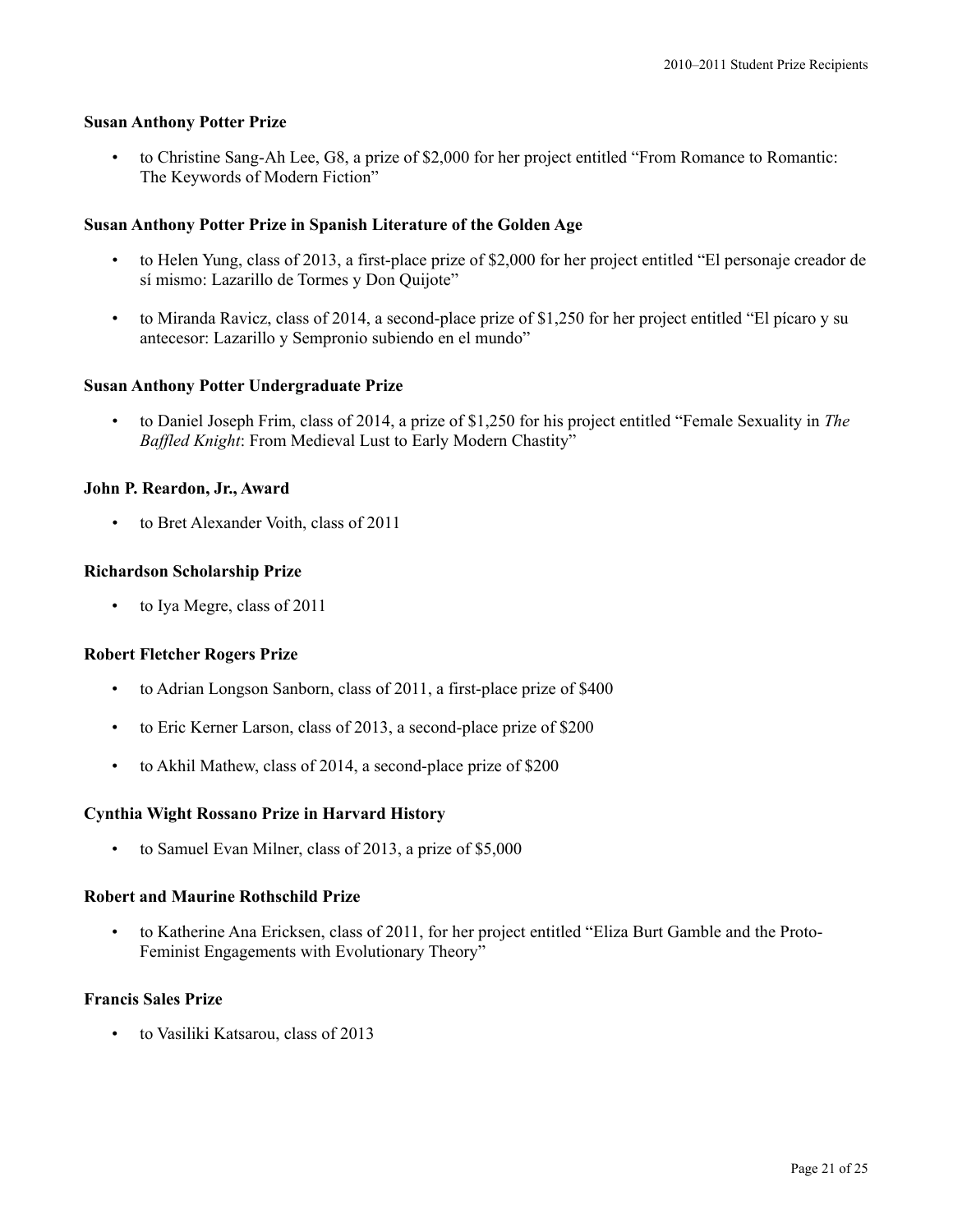#### **Endicott Peabody Saltonstall Prize**

• to Michael Louis Zuckerman, class of 2010

## **Jack T. Sanderson Memorial Prize in Physics**

• to Zachary Michael Frankel, class of 2011

## **John Osbourne Sargent Prize for a Latin Translation**

• to Erik Fredericksen, class of 2013

#### **Winthrop Sargent Prize**

• to Suparna Roychoudhury, G7, for her project entitled "Airy Nothing and Vain Fantasy: Atoms, Insects, and Imagination in *Romeo and Juliet*"

## **Carl Schurz Prize**

• to Paul Christian Castrigano, class of 2014

## **Thomas Small Prizes**

- to Ezekiel Joseph Panitz, A.L.M. '10, a first-place prize of \$2,000
- to Inga Strand Brege, A.L.M. '11, a second-place prize of \$500
- to Shoshana Razel Gordon Guedalia, A.L.M. '11, a second-place prize of \$500
- to Erika Courtney Scopino, A.L.M. '11, a second-place prize of \$500

#### **Smyth Thesis Prize**

- to Signe Charlotte Weil Conway, class of 2011
- to Felice Soliel Ford, class of 2012
- to Nicolas Albert Nehamas, class of 2011

#### **George B. Sohier Prize**

• to Peter John Bernard, class of 2011, a prize of \$250 for his project entitled "The Underside of Language: Izumi Kyōka and a New Hermeneutic for Modern Japanese Literature"

#### **Barbara Miller Solomon Prize**

• to Catherine Chika Ntube, class of 2011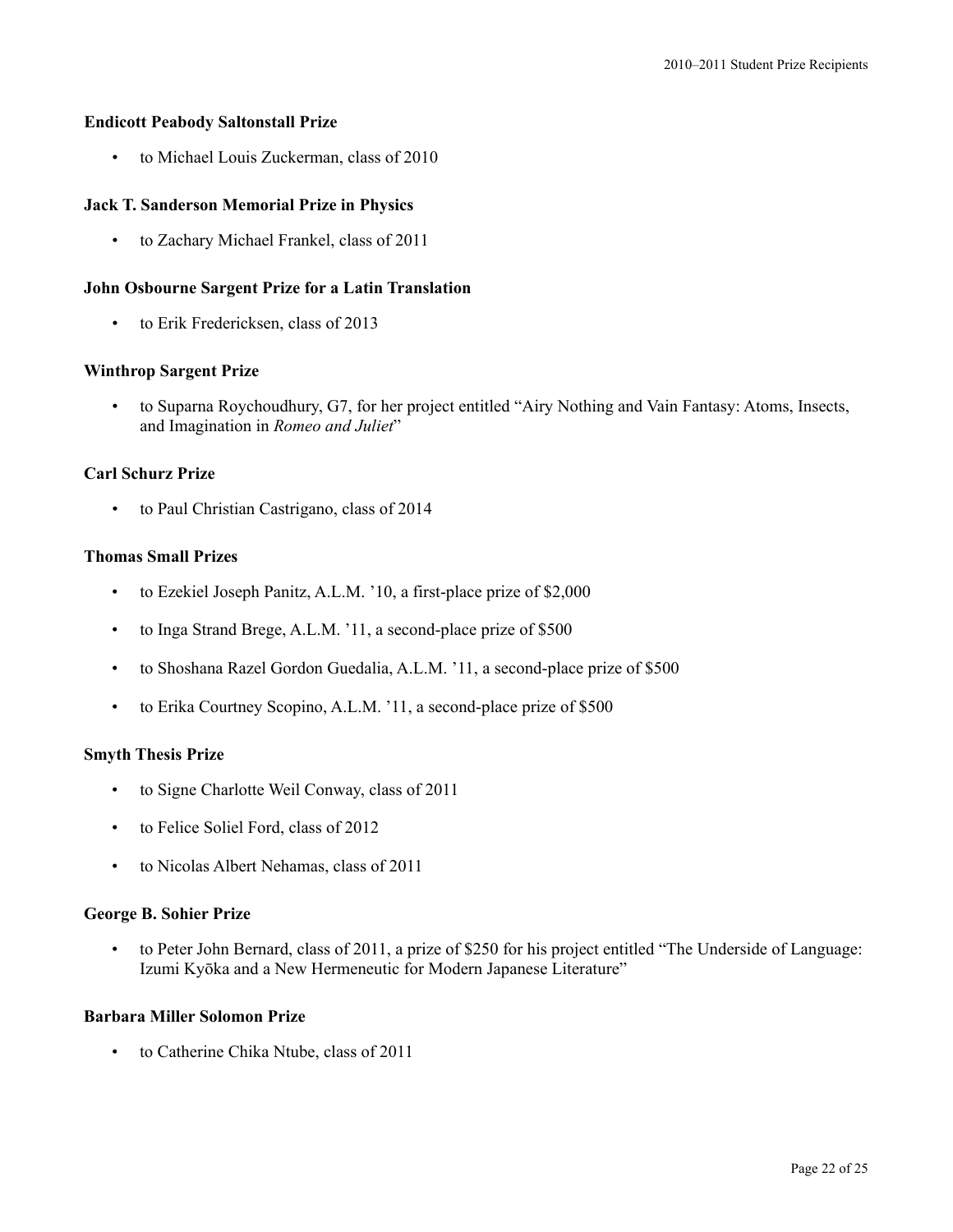## **Sosland Prize in Expository Writing**

• to Aisha Kehoe Down, class of 2014, for her project entitled "The Problem with Documentary Poetry"

## **Adelbert W. Sprague Prize**

• to Gabriele Carlo Vanoni, G4, a prize of \$2,069.96 for his project entitled "Blurry Landscapes"

## **Jack M. Stein Teaching Fellow Prize in Germanic Languages**

• to Sonja Désirée Graeber-Magocsi, G6

# **Louis B. Sudler Prize in the Arts**

• to Charles Isaiah Park Albright, class of 2011

## **Charles Sumner Prize**

- to Andrew Craig Eggers, Ph.D. '10, a prize of \$5,000 for his project entitled "Three Papers in Empirical Political Economy"
- to Eric Benjamin Lomazoff, Ph.D. '10, a prize of \$5,000 for his project entitled "Reconstructing the Hydra-Headed Monster: The Bank of the United States, Institutional Change, and American Constitutional Development"

#### **Alan Symonds Award**

• to Garrett Corson McEntee, class of 2011

#### **Alexis de Tocqueville Prizes in Social Studies**

• to Carolina Anne Franch, class of 2011

#### **Robert N. Toppan Prize**

• to Clayton Matthew Nall, Ph.D. '11, a prize of \$5,000 for his project entitled "The Road to Conflict: How the American Highway System Divides Communities and Polarizes Politics"

# **Joan Gray Untermyer Poetry Prize**

• to Kiley Ann McLaughlin, class of 2011

## **Luisa Vidal de Villasante Award**

• to Luke Taylor, G4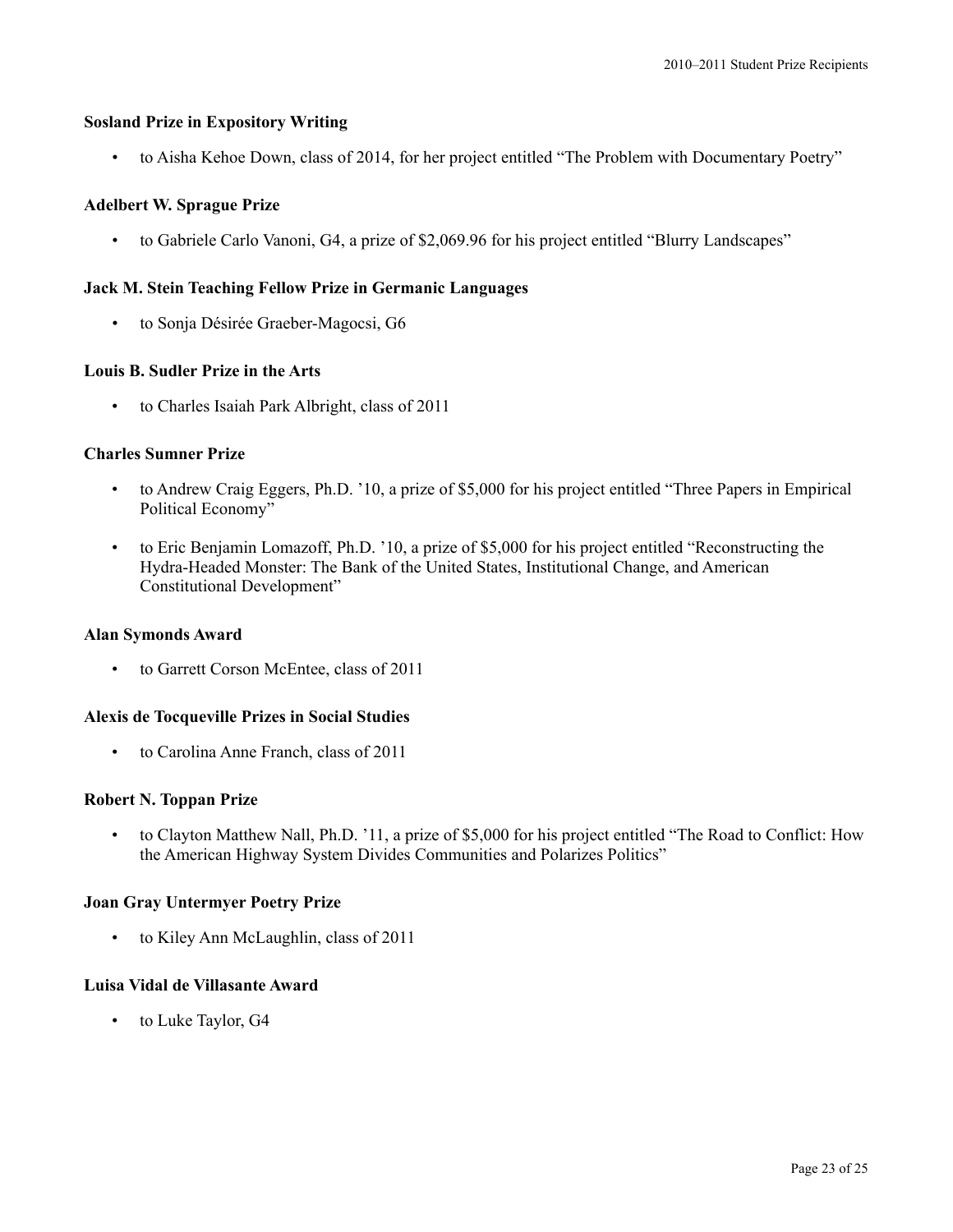## **Visiting Committee Prize for Undergraduate Book Collecting**

- to Peter John Bernard, class of 2011, a first-place prize of \$1,500 for his project entitled "Flowers in a Mirror: Izumi Kyōka and His Contexts"
- to Alexander Royse Konrad, class of 2011, a second-place prize of \$1,000 for his project entitled "Roots in Conflict: Family History in America's Military Tradition"
- to Meghan Chambers Cleary, class of 2011, a third-place prize of \$750 for her project entitled "Woman and Her Body, Me and Mine"
- to Samuel Evan Milner, class of 2013, a third-place prize of \$750 for his project entitled "The Good Book Says: A Collection of over Three Millennia of Jewish Culture, History, and Thought"

## **Esther Sellholm Walz Prize**

• to Arndt Luemers, G1, for his project entitled "Erzähltes Glück und erzhälendes Glück im *Abenteuerlichen Simplicissimus Teutsch*"

## **Philippe Wamba Prize**

- to Carolina Anne Franch, class of 2011
- to Danielle Marie Gram, class of 2011

#### **Philippe Wamba Summer Research Travel Grant**

- to Lowell Brower, G1
- to Latif Shiraz Nasser, G3

#### **Philip Washburn Prize**

• to Priscilla MacKenzie Bok, class of 2011, a prize of \$500 for her project entitled "'Does life need to be redeemed?' The Religious Origins of Rawls's Liberalism"

# **Selma and Lewis H. Weinstein Prize in Jewish Studies**

- to Avishai David Don, class of 2012, for his project entitled "Slaying Goliath at Camp David: An Analysis of Camp David I and Camp David II"
- to Benjamin Andrew Lerner, class of 2011, for his project entitled "On the Origin of the Jewish Defense League: How the Holocaust, Counterculture, and Identity Politics Shaped an Aberrant Jewish Group"

#### **Barrett Wendell Sophomore Essay Prize**

• to Beth Eliana Braiterman, class of 2013